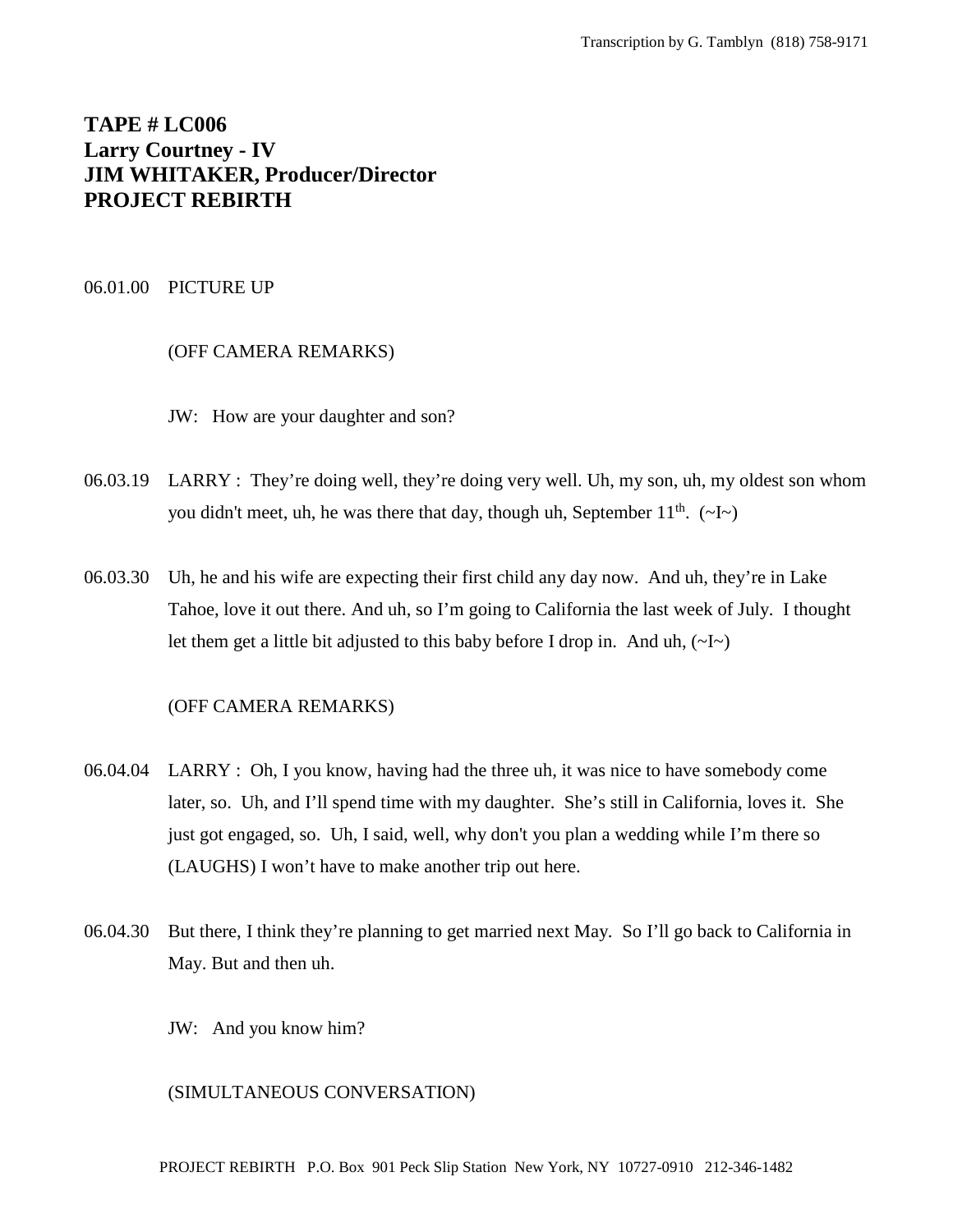- 06.04.43 LARRY : When I was out there right after uh, let's see I was out there at the end of October, 2001. and I met him then. And he uh, he took me to a, into the bar at the hotel, and he ordered us two brandies and he had two cigars uh, this is when you could still do that.
- 04.05.06 And uh, we sat and had a brandy and a cigar together and he told me that uh, eventually he was, was going to ask Heather to marry him. And how did I feel about that. And uh, I told him to go for it because I thought he was uh, quite a nice young man. So a very stable.
- 06.05.27 And so I do, I do like him and he's, they came out here in uh, April, just before her birthday (CLEARS THROAT) and they were here for just for two days in New York and then they went down to Maryland to see her mother. And uh, then my other son who lives in Maryland uh, and he's, his daughter will be 10 in November, which I can't believe. And he's doing very well, very well.
- 06.06.01 Uh, I actually thought he might come up tomorrow, but I'm not sure.  $(\sim I \sim)$  Katie, yeah, ten. What a wonderful kid. She uh. Well, he sent me an e-mail uh, it was actually copied to me on Wednesday, I think, Tuesday or Wednesday and uh, he uh, it was actually written to Katie's mother who lives in Philadelphia.
- 06.06.37 And he said I just had to share this with you. I found this rough draft of a letter that Katie had written to a friend. And so I'm just retyping it exactly in her words, and not correcting her grammar or anything.
- 06.06.58 Evidently Katie's best friend was very depressed because she feels ugly and she's picked on at school and you know, they're in that age where I mean, Katie's the same thing. She's tall and very skinny and has this big gap (?) in between her teeth. And so she wrote this note, talking about you know, that you can talk to me, and don't be depressed because they pick on me, too, and they tease me.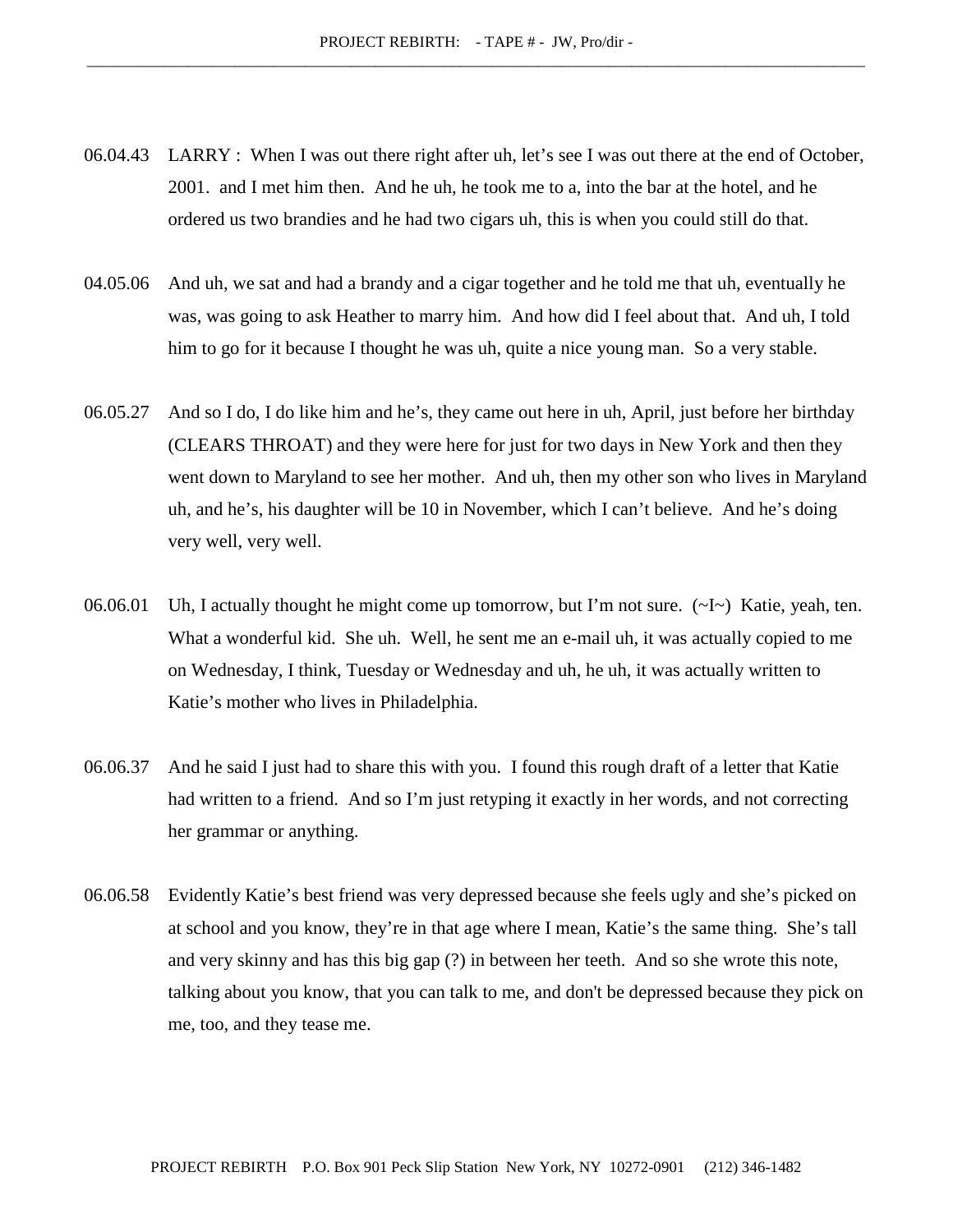- 06.07.32 And she said, I want you to, to be able to come talk to me any time you want to, and if you want, I'll arrange with Mrs. Carlisle who must be a teacher, I don't know uh, for us to have a little private space so that we can talk sometime. And. I thought, how does this ten-year old have this much you know, compassion and knowledge and you know, willingness to give her heart to a friend to help, you know?
- 06.08.05 And it just, he just made me extremely proud and uh, extremely proud of my son. You know, he's the one who's raised her and uh, I just think he's done a magnificent job. And he has probably been you know, where you are, wanting to direct things, but he stands back and pretty much lets things happen the way they're supposed to happen.
- 06.08.34 Not that he's not (LAUGHS) he just has to speak to her and she stops whatever she's not supposed to be doing. So. She's a sweetheart.

JW: That sounds like it's a part of her personality. She was very naturally empathetic. And emotionally open about Gene.

- 06.09.06. LARRY : And I, I think that's well, it's in the genes, I think (LAUGHS) number one. But her father's very much that way. And uh, so I think uh, she, she just has this innate sense of other people hurting.
- 06.09.26 And I don't know, I, I think she'll either become uh, councilor or uh, therapist or something because she has such empathy for people. Which I think is just uh, remarkable at that age.

JW: I just want to ask you to project yourself back a little bit, you know, emotionally when we had spoken. We talked about a lot of things, and I would say today if you'd like to talk about that and moving forward since then. I know it wasn't an easy time. How have things been for you in the last several months?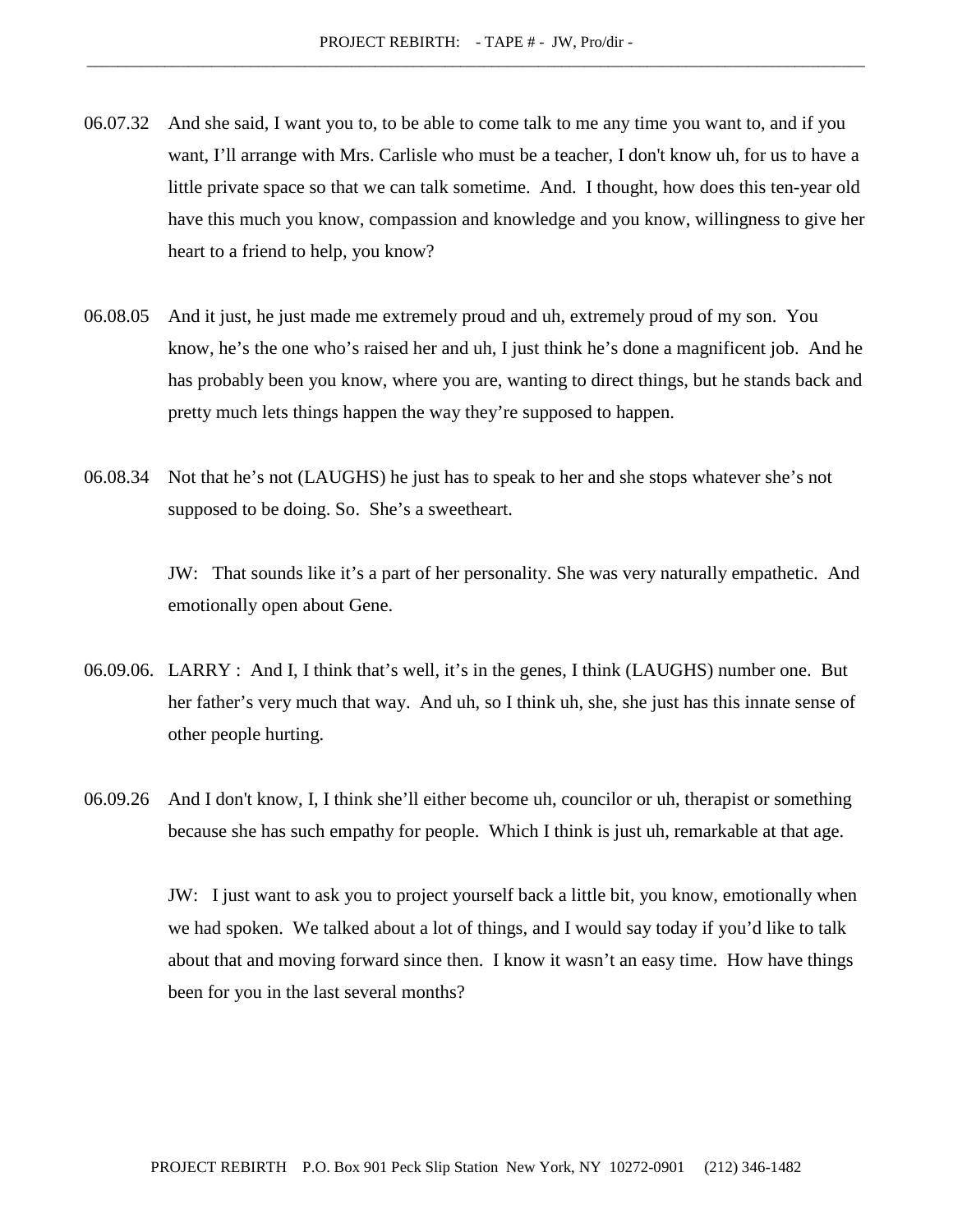- 06.10.36 LARRY : Well, that day was uh, very difficult. Uh, but I had my three children there with me. Uh, it was very difficult for them as well, because it was really the first time they had a chance to be together, and with me.
- 06.11.00 And uh, mourn. And so (LAUGHS) the night before, uh, both of the boys came in, Heather had come in two days earlier, and so both of the boys came in the night before, and we ended up staying up all night talking. We never went to bed before we went down to Ground Zero (LAUGHS). And uh, so we were a little tired, but uh,  $(\sim] \sim$ )

JW: That must have been really nice?

- 06.11.36 LARRY : Yeah, well, yeah, because there's, there's with my children's on two coasts, it's, it's difficult. And uh, but anyway (CLEARS THROAT) we went there and then we had the uh, open house afterwards at my apartment, and several people were, came. I think we had about 25 people all in all throughout the day.
- 06.12.02 And uh, that night we stayed up until like 4 in the morning talking. And then uh, I had to get, get my daughter up to catch an early plane. And then the boys stayed until about 1 o'clock uh, and then they were (STUMBLE) driving back down to Maryland.
- 06.12.29 And so after they left I was just suddenly sitting in my empty apartment. Just me. And I said to myself out loud, actually.
- 06.12.58 I said, you know, this is September  $12<sup>th</sup>$ , 2002. which is the first day of a whole new chapter in my life. And it's not been an easy chapter so far. Uh, (PAUSE) I was fighting very hard for the uh, worker's compensation claim.
- 06.13.32 And which we won. Uh, and as one of the results of our case, I can't say that we were the only cause but we certainly put a nail in it. Is that uh, it's now state law that victims of 9-11 (?) will include domestic partners for worker's compensation benefits.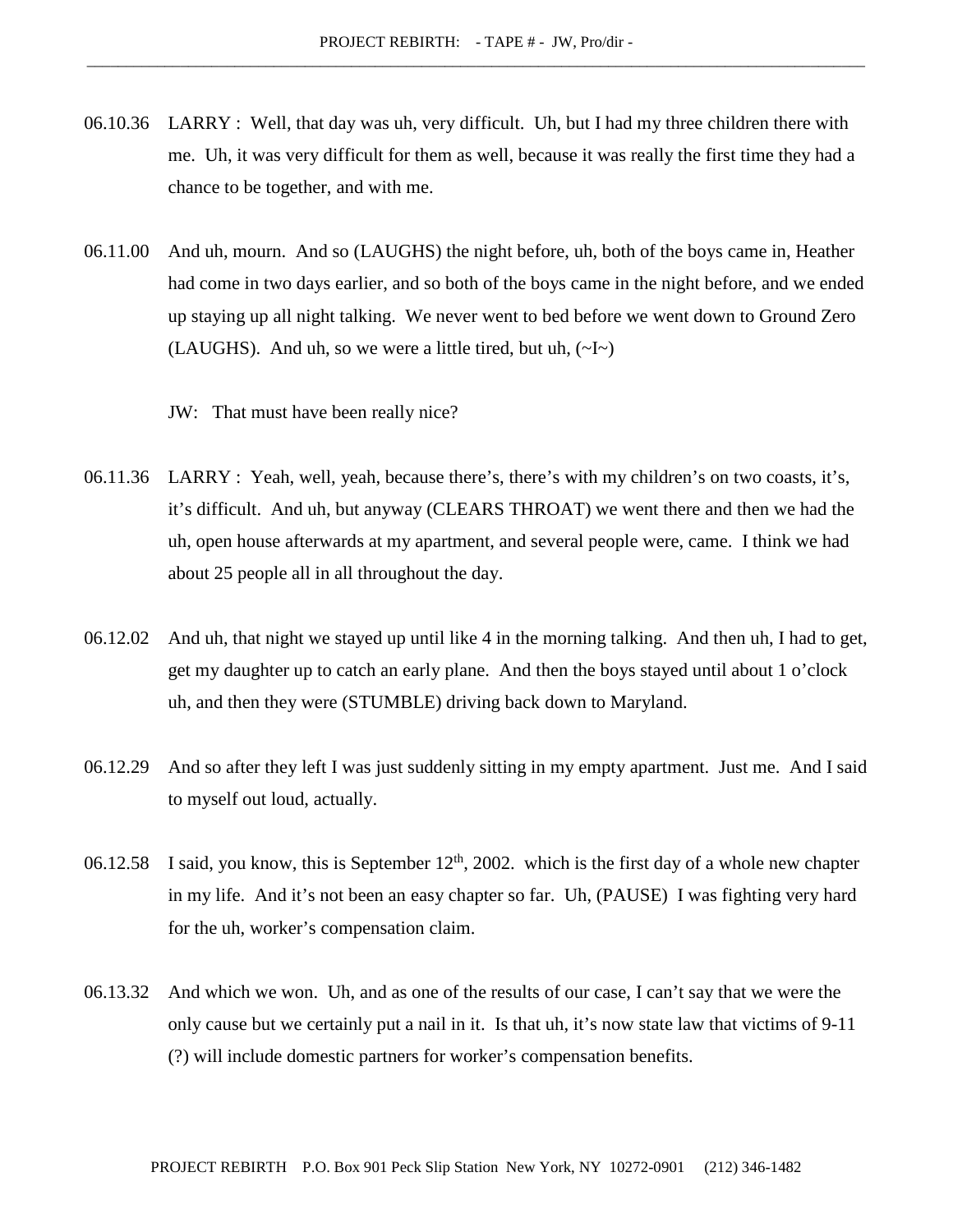- 06.14.06 But it's only for 9-11. So, which I think is very unfair. And so I think I told you uh, last time that it had kind of had become the accidental activist. And uh, in the process I went to Albany and spent a day uh, meeting with legislators.
- 06.14.30 Uh, there was a group of 3 of us uh, Bill Valentine, whom I think we spoke about who was also involved in the worker's comp case, whose partner was killed on Flight 587 in November. And Tom Ryan, who is the uh, president of the Gay Firemen's Association.
- 06.14.57 The only known gay firemen's association in the United States. And uh, Tom is just incredible. He's, he's a wonderful guy. Uh, but anyway we met with legislators about different issues, particularly you know, the, the disparity that I receive benefits and Bill doesn't. Uh, his case was actually denied.
- 06.15.26 Uh, and then Tom's (CLEARS THROAT) platform was the, his partner would not receive his pension, even though they're registered in New York City, and he's a New York City fireman, the pension is controlled by the state. And therefore, his partner is ineligible. So if he were to die in a burning building tomorrow, you know, his partner would just be out. That would be it.
- 06.16.00 So uh, it was a very interesting day. And uh, we actually met with some uh, legislators who were far right Republican leadership. And uh, I was surprised they even took the time to meet with us, knowing what we were talking about. But they were uh, some of them were actually (?) a little surprised at the inequities.
- 06.16.32 Uh, (STUMBLE) because they just hadn't thought about them. You know, heterosexual people don't think about these issues, because it doesn't affect them, you know? The husband dies, the wife takes the marriage license to whatever agencies has to be done and the benefits automatically are there. But that's not true with domestic partnership. Uh, so anyway, uh, I went to Albany and had a really good day.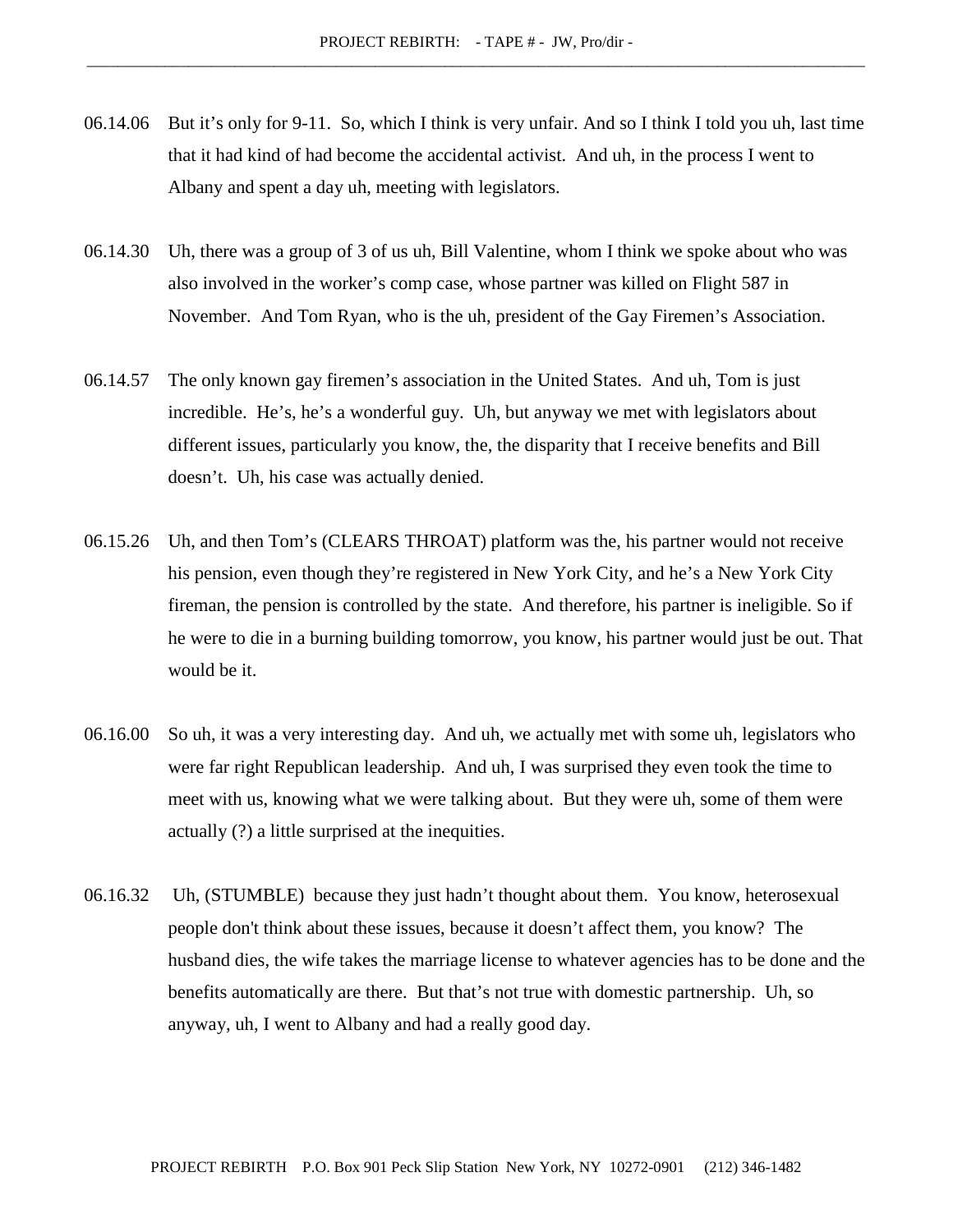06.17.05 And uh, I have been uh, working kind of in that vein uh, (CLEARS THROAT) will probably go back, and I can't remember when the session ends in Albany, but we'll probably go back just before the session ends. And talk to them again.

JW: When you say it was a good day, what were the highlights for you?

- 06.17.38 LARRY : I think uh, the emotional highlight and I'm really sorry I can't remember the senator's name (~I~) but he's uh, I can't remember he's, I suddenly can't remember his uh, department either. But at any rate uh, it would be his uh, committee that would decide things like this uh, whether they came to the floor or not.
- 06.18.05 And gay issues uh, concerning pensions and worker's compensation. And uh, he's his voting record has been anti-gay all along. He met with us in the uh, senate lobby. And was either an extremely good actor or someone who really listened.
- 06.18.36 Uh, I'm not you know, I'm not saying we changed his mind, but he listen to what we had to say, you know, and asked questions, and I think I met a lot of people who were, a lot of senators and congressmen who were sympathetic to begin with, uh, Tom Dwayne who is uh, my, my senator.
- 06.19.01 Uh, is an openly gay person anyway. So I think the, the highlight was meeting him and actually feeling like I got somebody to listen to me. And maybe I just planted something in their mind, not that he's going to run out and buy a gay flag and start voting for us. But I really felt that uh, he, he listened to what we had to say.

JW: That's quite an achievement, to have won the compensation.

06.19.47 LARRY : Well, we uh, you know, we had, we fought for a long time and the decision finally came down in August. That and the decision predated the law going into effect.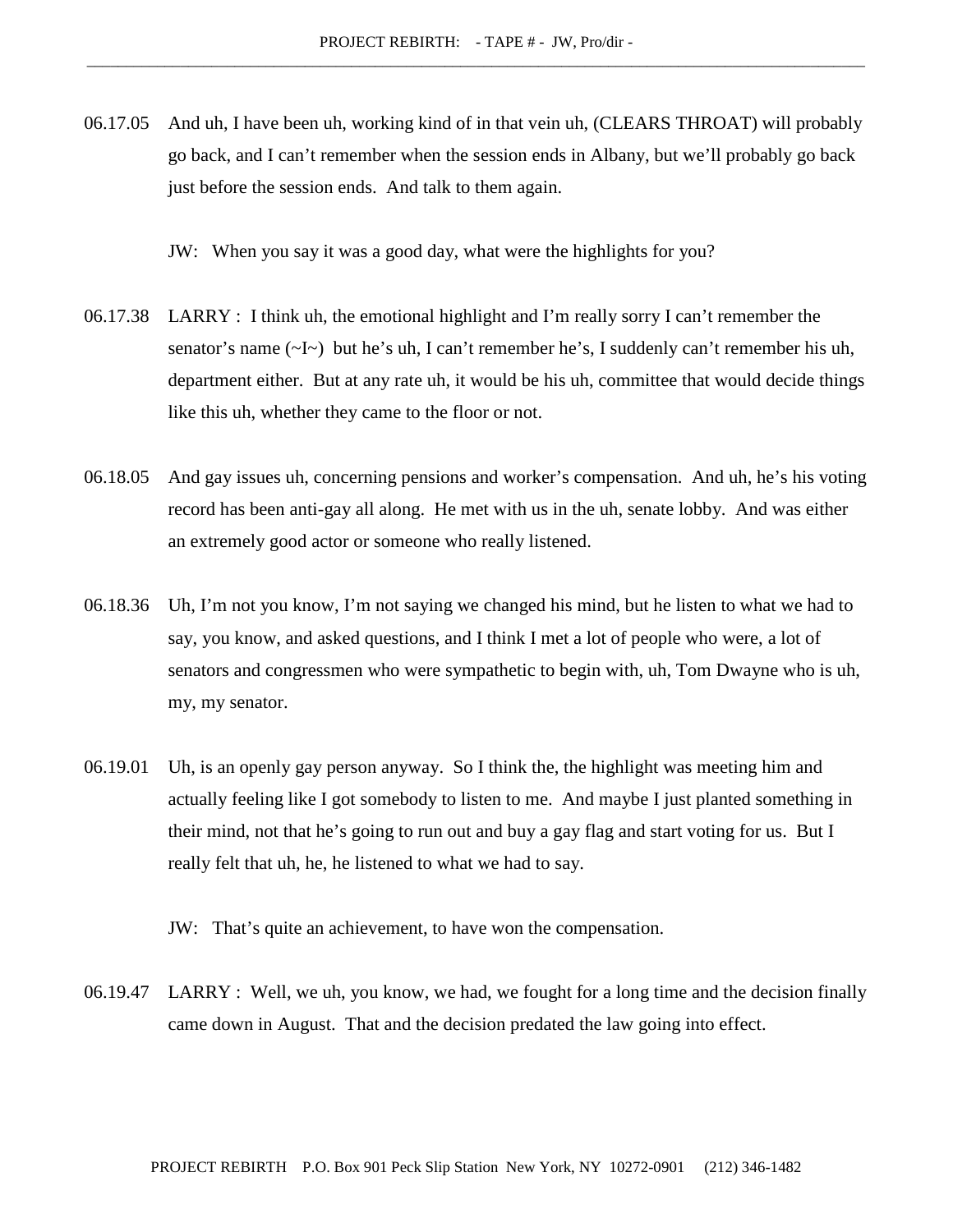- 06.20.06 But he added a paragraph at the end of the decision, that uh, it, that it was now state law anyway. But uh, it was a three-page decision based on what we had presented as facts. And uh, I felt it was very good.
- 06.20.29 And uh, and a good move forward. And of course, you know, financially it's a benefit to me. Because now I receive this uh, worker's compensation uh, for the rest of my life or until I remarry (LAUGHS). Which I'm not allowed to do anyway. So I don't know what they'll do about that if I ever were to enter into another domestic partnership. Uh, I don't see that happening on the horizon.
- 06.21.01 But uh, it's, it's gratifying to win a battle that you really believe in, and it's very good financially, you know? It picked up a lot of the slack of uh, losing Eugene's uh, salary. You know? And uh.

JW: That's just basic, it helps you out.

- 06.21.28 LARRY : Yeah, yeah it is. It is. I mean, uh, (CLEARS THROAT) if you're a two-salary family heterosexual or homosexual, and one of those salaries is suddenly lost, you know? Unplanned. Then uh, there's a (LAUGHS) there's a shortage there that's got to be filled. Or you make changes. And like uh, we talked about last time uh, you know, I had to move out of the apartment that we had, because I hadn't at that point won the case and, and uh, moved into the smaller one, which I really am now enjoying very much.
- 06.22.08 Uh, it's a little different than when you were there last time. I got some boxes rid of anyway. And uh, I, I'm enjoying this space uh. Uh.
- 06.22.29 On uh, April 29<sup>th</sup> uh, which was a Tuesday, I went to work and I had for some reason this intense feeling that I needed to make plans for my death, burial, whatever.
- 06.23.01 Uh, 'cos I had talked about it ever since Gene died that uh, I didn't want my children to have to do that, or the executor of my will. And so uh, I made some telephone calls that morning.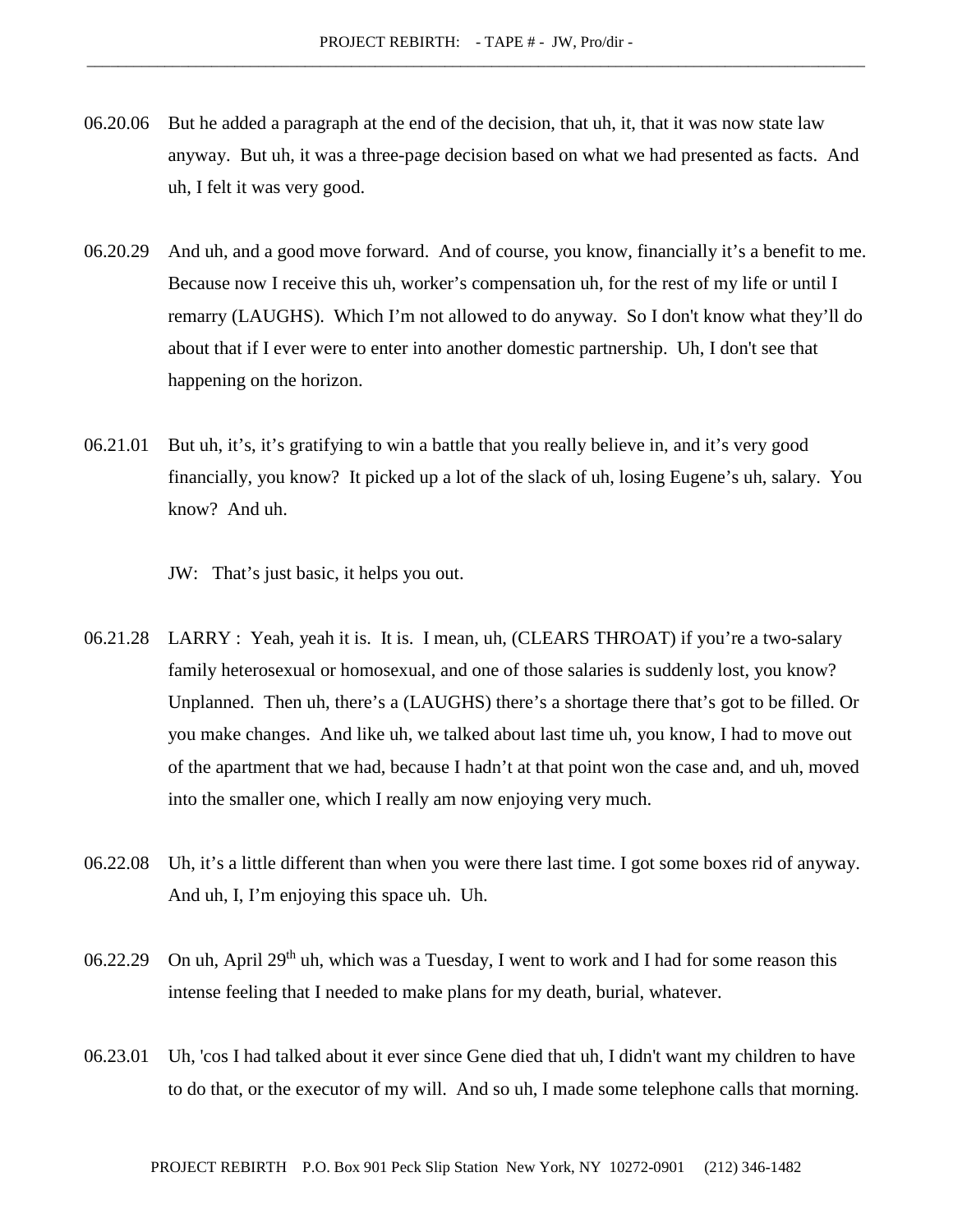And by one o'clock I had finalized uh, purchasing two uh, a joint niche in a garden wall in the cemetery that my parents are buried in Oregon.

- 06.23.36 And uh, also with the funeral home here, that should I die here, uh, they would you know pick up my body and take it and have it cremated (CLEARS THROAT) and ship it to the funeral home. So that's all done, all finished. At one o'clock. (PAUSE)
- 06.24.06 So I went out and had lunch. And I came back and I realized that my, I had turned my cell phone off because my batteries were low. And I thought, well, I better check it. So I turned it on and there was a message so I called the number, and it was a detective from the midtown south precinct.
- 06.24.32 And uh, he asked me if I could come to the precinct. And I asked him if it was important. And he said it's very important. And I said well, the real problem is I am supposed to speak at a town meeting in New Jersey tonight uh, again about my, the case. And uh, I said but, can you just tell me, is this about Eugene Clark? (PAUSE)
- 06.25.05 And he said, yes. And so I made arrangements to go down to the precinct, and I called the uh, Lambda Legal who had set up this town meeting. And told them that I wasn't going to be able to come.
- 06.25.26 And uh, I went to the precinct, and the officer, the detectives uh, told me that the medical examiner had identified Eugene's remains through DNA testing. And that they had actually been by my apartment that morning, but the doorman had told them that it had already gone to work, which is why they called my cell phone, thinking that that was the only number they had.
- 06.25.59 So (CLEARS THROAT) I uh, they offered me a ride home, which was very kind. But I decided that I needed to walk, I needed some air. And it was only on 34<sup>th</sup> street, so (CLEARS THROAT). So I walked home, just kind of in a daze, not knowing (PAUSE)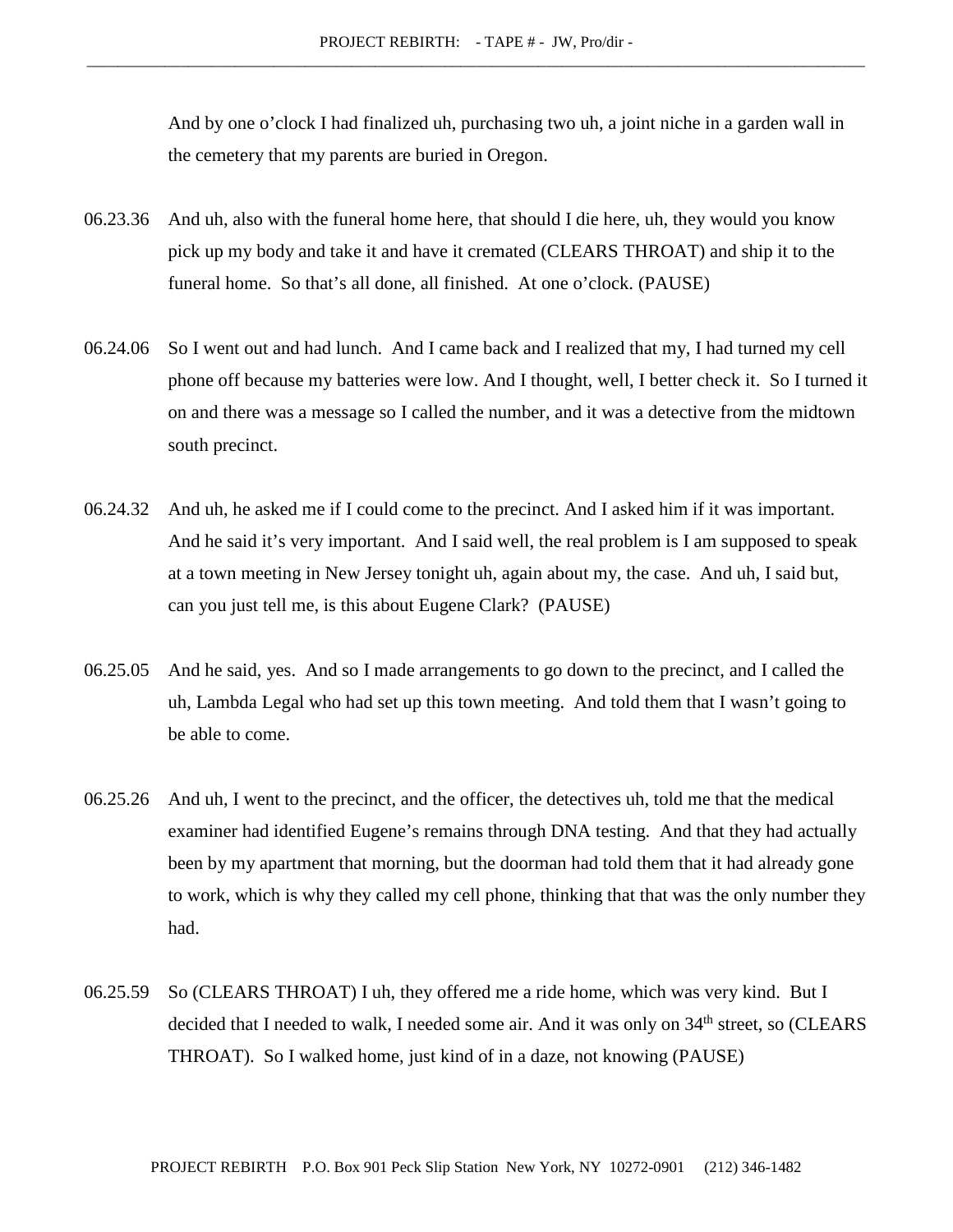- 06.26.30 Never in, in one sense never expecting that they were ever going to identify Eugene, particularly after all this time. But in another sense, hoping that they would. And uh. So I went home and I spent the night just sort of I am not really sure what I did. I know I had the TV on.
- 06.27.01 Uh, but I called in the next day and I took uh, Wednesday, Thursday and Friday off. And Wednesday I made arrangements with the same funeral home here in New York. Uh, to pick up Gene's remains from the medical examiner and have him cremated and uh, his ashes were ready uh, the following Tuesday.
- 06.27.39 Uh, there was uh, as far as they uh, the funeral home knew or the director who talked to me, it was just uh, more or less particles that were identified through DNA.
- 06.28.00 Uh, which doesn't matter to me, you know? He, they, he was identified (PAUSE). And uh, so I elected to have his ashes uh, placed in the urn that the city had given survivors uh, back in November of 2001. And uh, mixed with the ashes and dirt from Ground Zero.
- 06.28.36 And uh, so tomorrow which would have been his  $49<sup>th</sup>$  birthday uh, I'm having an open house for friends and family who really feel that I think it's more for them this time.
- 06.29.02 They really feel like they have to say goodbye. And they've been so supportive of me that I don't think they've really had a chance to, to grieve themselves. Because they, (STUTTER) I think they were so afraid that I would see it and it would, it would emotionally hurt me that they've kept it all in, or at least away from me.
- 06.29.34 And uh, (CLEARS THROAT) I, I started to see a therapist awhile back. And she brought that point up, that uh, by my not being able to grieve in front of my friends, because I wanted to support them and not make them feel bad, and they were trying to support me and not make me feel bad, it was just a vicious circle and nobody was getting to the root of their pain.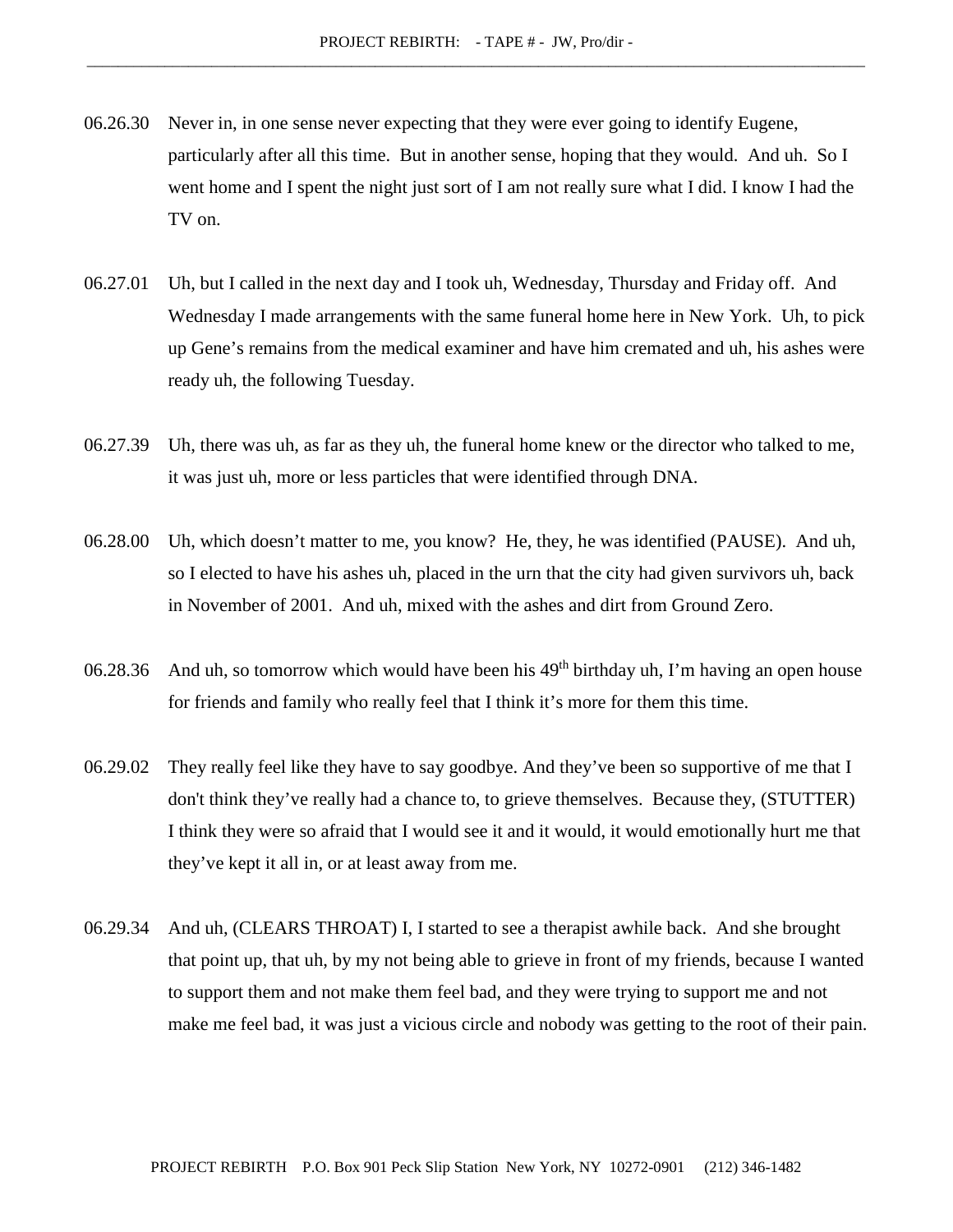- 06.30.08 So I think tomorrow that's more what it's about. And uh, then in uh, (?) I mean, in August, which is a trip I had already planned uh, like I said I'm gonna go see my son and their new baby in uh, the last week of July. And then the first week of August I'm going up to Oregon. And uh, I will have Gene interred uh, during that week. I was arranging the house today, trying to get it cleaned and get things the way I want them for tomorrow.
- 06.31.00 And I have a (CLEARS THROAT) little table. And I uh, covered it and then I put Eugene's urn on the table. And it was such a final act of actually placing that urn there.
- 06.31.30 I don't know why, because when I brought him home uh, I have a little bookcase that I had his picture on and the flag that they gave us and the urn. And so I put the urn back in that spot. But actually placing it today was extremely hard.
- 06.32.01 Just extremely hard. And it's just a matter of setting it on a table, you know? (PAUSE) I don't know exactly what tomorrow is going to mean for me.
- 06.32.30 Uh, you know, I said I think it's important for other people. Uh, actually my therapist asked me that question, and I couldn't answer, either. I just, I don't know, I'll have to just wait and see tomorrow.

JW: You've had different moments of realization. What do you think it means in this moment as opposed to before?

- 06.33.48 LARRY : Being able to let someone go in an, purely intangible way, uh, is very different.
- 06.34.01 You know, I after that two weeks or in that two weeks, I realized he was not coming home. And uh, so I was able to spiritually let him go on, in church that day.
- 06.34.28 And uh, my, I have a niece who lives in Beyon, and she knew Gene, we were at their, her wedding and all kinds of things. And at his first uh, at this celebration of life in October, she said uh, Uncle Larry, Eugene's not gone.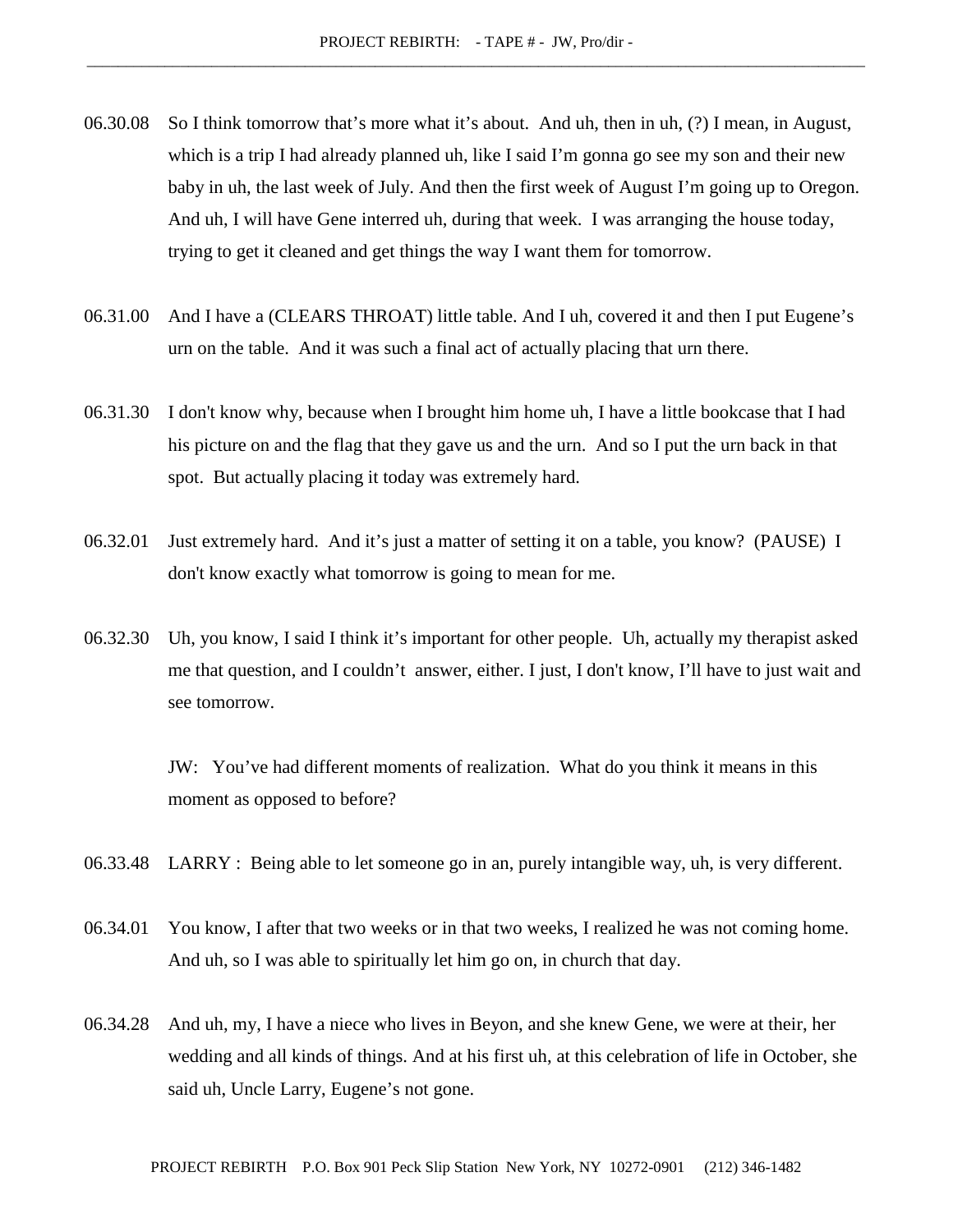- 06.35.00 Uh, she called him Uncle Gene. He's not gone. Uh, he just got tired of you and found some younger, richer person and you, he's in the Bahamas now (LAUGHS). And that's funny that uh, even though I had already let him go and knew that he was not coming back, I guess there's a part of, of you that still maybe, maybe, maybe he is in the Bahamas, maybe he will come back some day.
- 06.35.38 And then to have this happen, this is final. You know, this is, he died at the World Trade Center (PAUSE).
- 06.35.59 And I think it's the loneliest I've ever felt in my life. I have friends and family around me, and I just, it's the loneliest feeling I've ever had.
- 06.36.38 I thought, you know, (CLEARS THROAT) it would be interesting living in an apartment by myself. Uh, first time I've ever lived alone in 57 years.
- 06.36.57 Uh, and I don't like it. I let a young person stay for a couple of weeks, well, he's still there, uh, maybe a couple of months. He doesn't have a job and he doesn't have a place to live. So he's kind of camping out with me until he can get on his feet.
- 06.37.31 And I thought that that would be good for me. And it is nice to have company. But it also emphasizes I don't know, somehow or other, it emphasizes the fact that I, I am alone. Yeah, he's' there, but he's not, he's not Eugene, you know?
- 06.38.01 Uh, he's, he's company to talk to, but it's just not the same. And uh, I don't know if I'll ever find that. And I, I said that to my therapist, as a matter of fact.
- 06.38.24 And uh, she brought up a point that I've heard many times before, that couples who have a really good relationship have a good marriage or whatever, and then one of them dies or something happens. The other person is the most likely to have a second good relationship.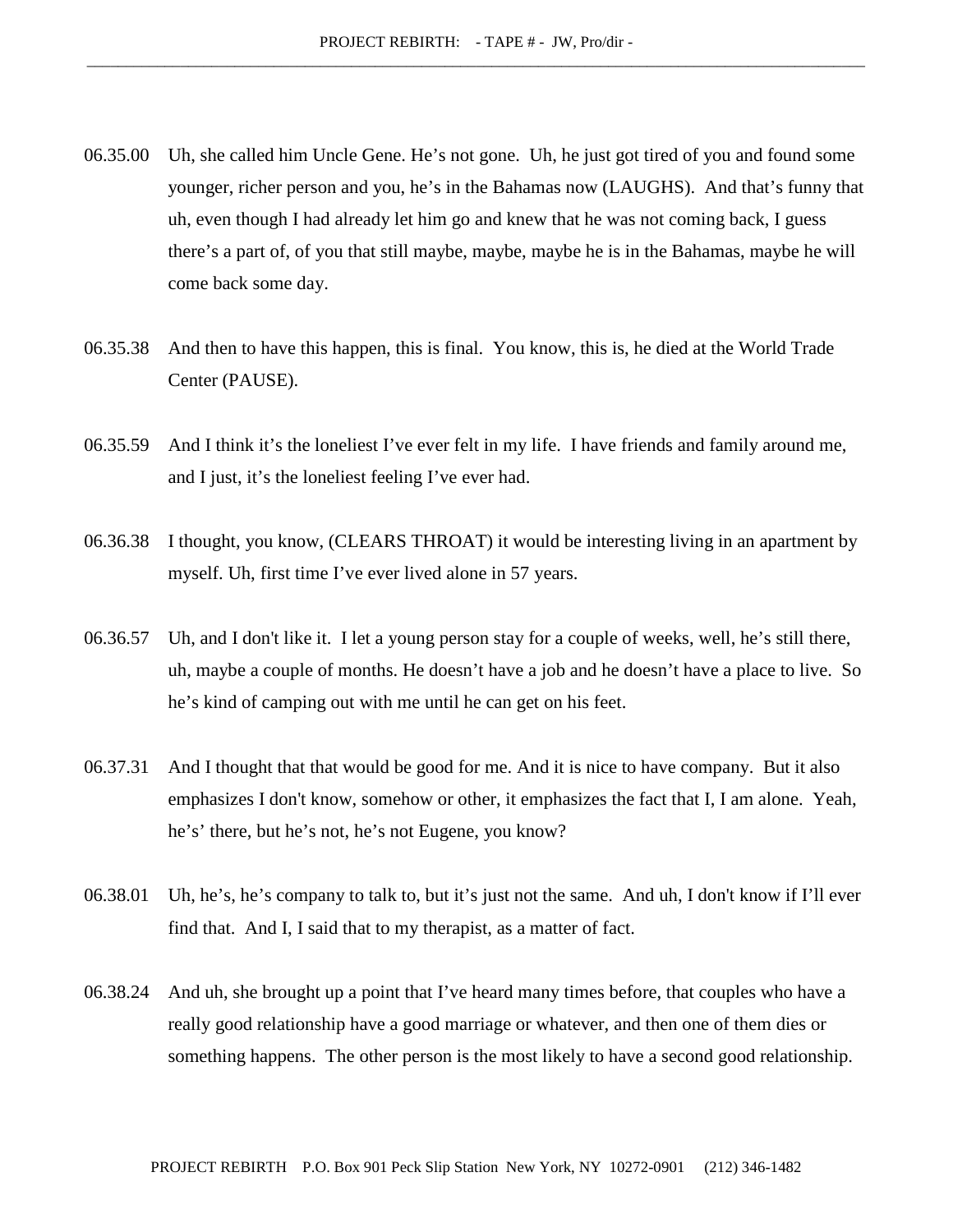06.39.04 Because they know how to do it. And it's something that they innately need uh, and it stands to reason that if you're in a really lousy (LAUGHS) relationship and it ends, you're not gonna be too willing to jump into another one. But (STOPS)

(OFF CAMERA REMARKS)

06.39.41 END OF TAPE # LC006

# **TAPE # LC 007 Larry Courtney JIM WHITAKER, Producer/Director PROJECT REBIRTH**

# 07.00.01 PICTURE UP

#### (OFF CAMERA REMARKS)

- JW: It's an interesting point you're making.
- 07.00.12 LARRY : Well, it's just that if, if that's true, then maybe one day I will have (?) a relationship again.
- 07.00.27 But for some reason it just doesn't seem to, and, and I maybe just all the things that are happening right now. But it just doesn't seem like that's in the cards for me down the road. And I have no, I don't know why, but uh, it maybe it's just like I said uh, the feeling of this intense loneliness and uh.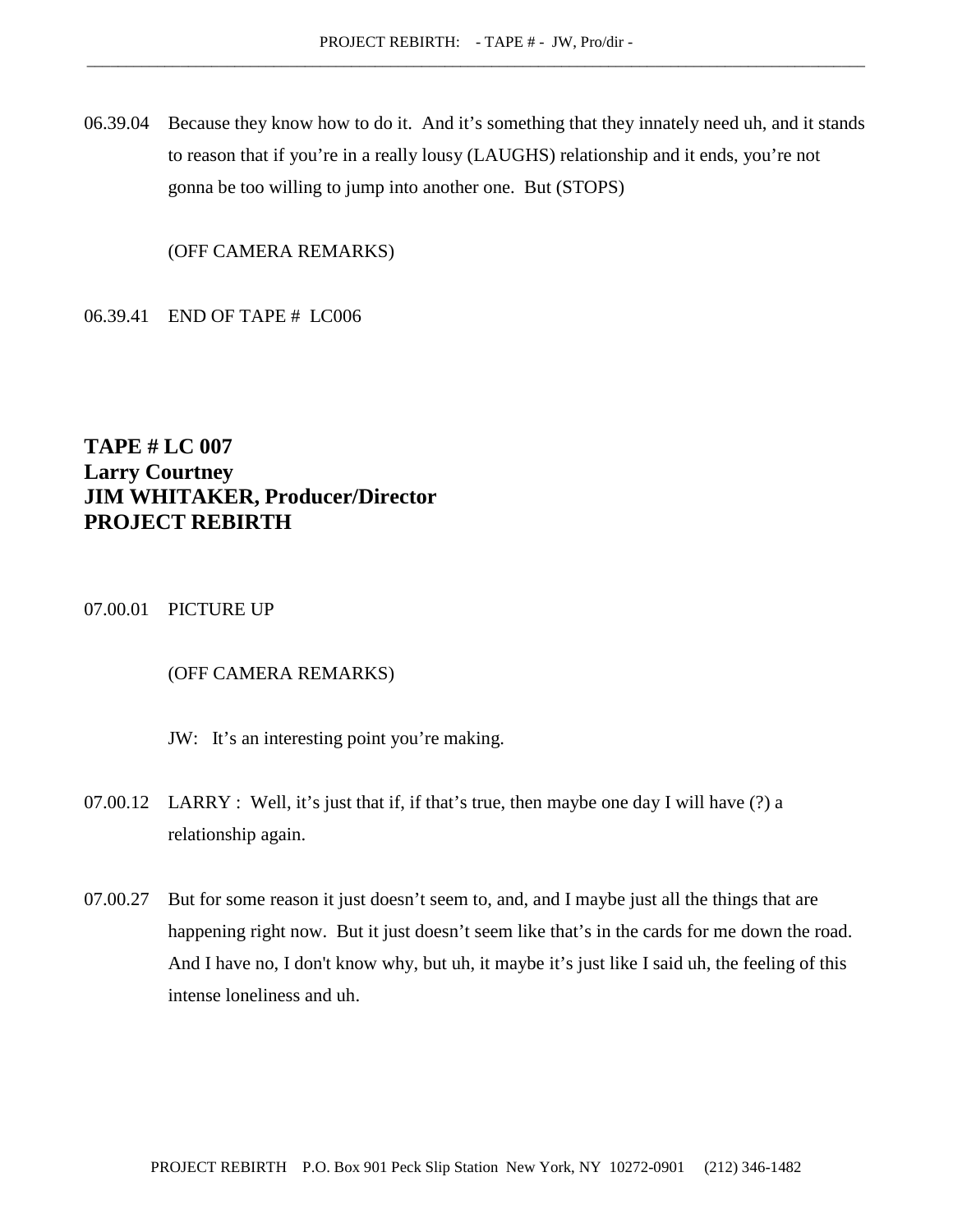- 07.01.01 I look at myself and I say, you know, you're gonna be 58 in August. How likely is it that you're gonna find another soul mate or partner at that age? You know, uh, anything can happen, but. I don't even know where to look (LAUGHS). You know?
- 07.01.29 So. I don't know. And as I, I just. It's like I'm just going through a dark tunnel and have no, I don't see any points of light anywhere to go to. I'm just sort of struggling with everything. But uh.
	- JW: What do you mean by everything?
- 07.02.04 LARRY : Work. I, I have no interest in it whatsoever. I'm there. You know, from 9 to 5, but I don't (?) really care. I had rather not be there. I need the paycheck, (LAUGHS) so I am there, you know? I do my job and I do it very well. But I, I don't care about it anymore.
- 07.02.32 Uh, I find that the only things that really matter to me anymore are my family, and my friends. Uh, you know, I've been working on my apartment since I moved into it in July of last year, and it's still not done. You know? I still don't have the curtains up that I bought a year ago.
- 07.03.00 Uh, and uh, it's just like well, if it doesn't get done today there's always tomorrow. It's not that I'm procrastinating, it's just that I, I'm, I don't have the interest, I don't have the drive to do it. Uh, when Gene and I were together, we lived in 4 different apartments in that building, the same building.
- 07.03.32 And we would always moving into a bigger space. Within a week after being in the new apartment, it looked as though we had lived there for years, because everything was done. The curtains were up, the pictures were up, the mirrors were up.
- 07.03.56 The, everything was done. And uh, here it is almost a year later, and I'm still (LAUGHS) not done, you know? (LAUGHS) Maybe I was waiting for him to come home and direct. Uh.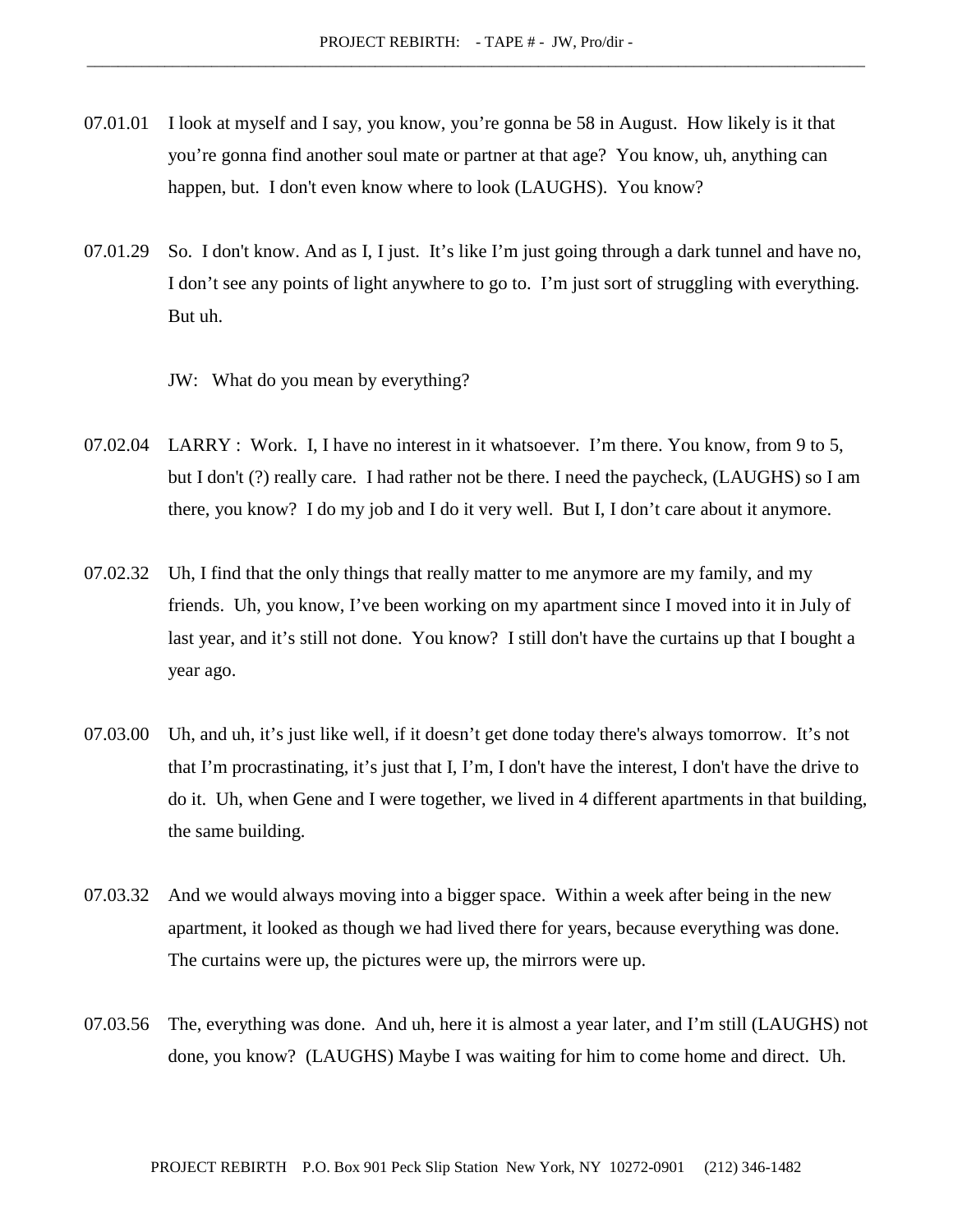He was always (CLEARS THROAT) he was the planner. I was the doer. He just made sure everything got done, you know?

- 07.04.31 But uh, so now I'm kind of, I feel like rudderless, as I just, I don't have that direction. I think it came out first time I drove my car up to Connecticut. I realized that how much I depended upon him as my navigator. And I didn't have a navigator.
- 07.05.01 I suddenly had to make sure I knew which roads I was supposed to take and be able to see the signs and make the right turns. Whereas before I had somebody sitting there who would say oh, there's the sign for and you make a right here. So I just paid attention to the road. And suddenly I don't have that navigator. (PAUSE)
- 07.05.44 And I don't know where I'm going from here. Uh, Croi asked me about New York. (CLEARS THROAT) How I felt about it.
- 07.06.02 Was it uh, had it lost its luster at all for me with all of this. And actually no, it hasn't. I still love New York. Uh, I think it's a beautiful city. Uh, it's still a little softer than it was pre-9-11.
- 07.06.30 But it's swinging back to its normal New York self. Uh, but she, we were talking about retirement, and uh, asked if I wanted to retire in the city. And as I said to you before, I don't see how anybody can live in New York City as a retired person. You know, I don't see how you can afford it. It's just too expensive a city to live in.
- 07.07.02 And then just before this uh, just before coming up, she and I were sitting out in the courtyard, and uh, she was telling me about a road trip she took to Georgia. And that, how much she loves Savannah. And I remember being in Savannah and how much I loved it. Uh, and in Charlestown, just loved both of those cities.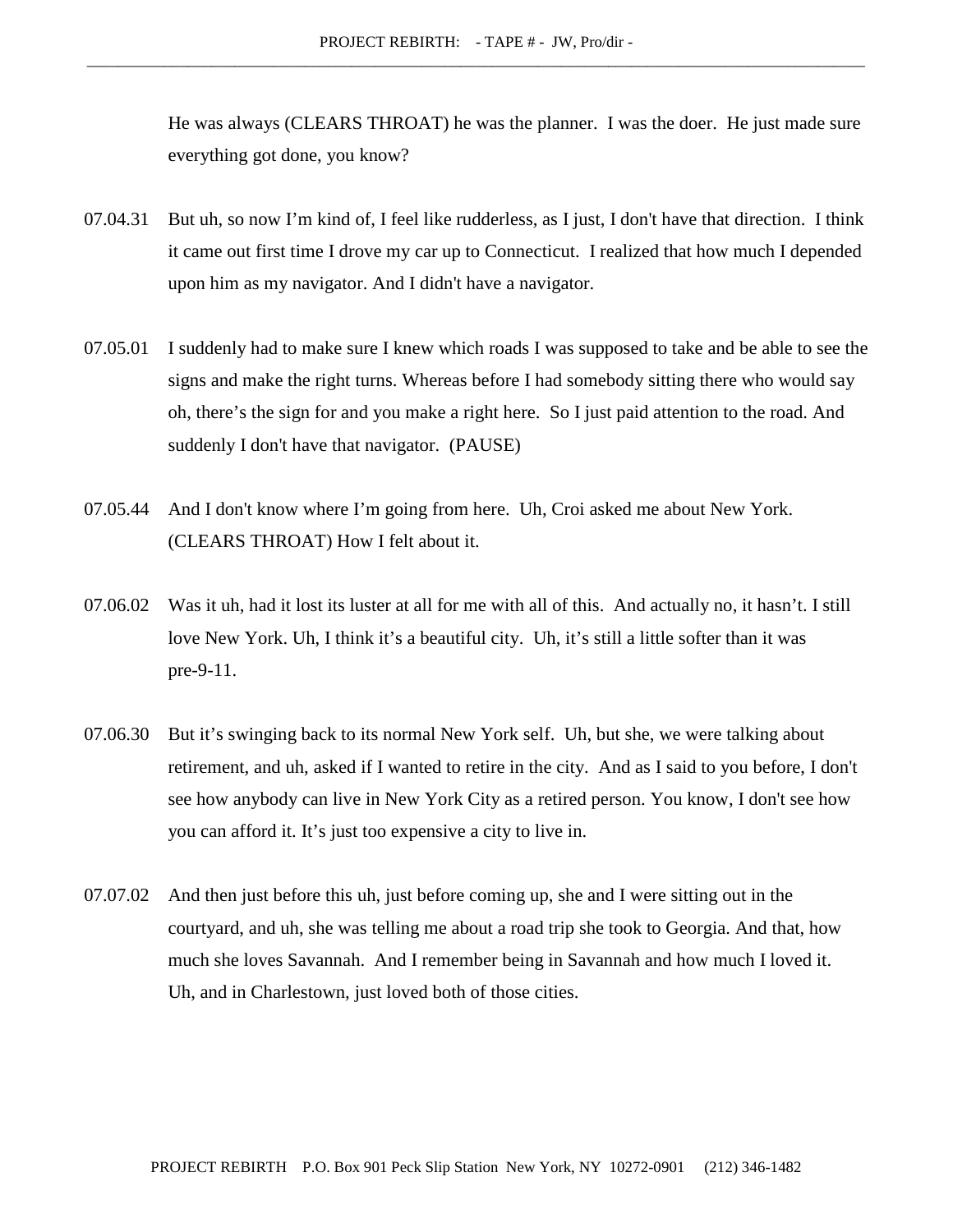- 07.07.31 And just talking to her in the courtyard made me think, you know, that it might not be a bad (LAUGHS) place to retire. Uh, but I'm. my job is here and uh, until I retire, I need to work. And I don't want to leave the city until it,it's been rebuilt downtown.
- 07.08.06 Whatever has, is that's going to be there. Uh, I liked the design that was selected. That was my favorite of all the designs. Uh, not that it will look like that particularly. But that concept, I liked best of all.
- 07.08.34 Uh, well, the others I thought were all just ordinary buildings on a site. Uh, and the one, the two finalists, the one I did not like uh, had two towers, all honeycombing and, and connecting with this thing, and I, I just thought it was ugly, really ugly.
- 07.09.04 And uh, I like this one because it soars. Uh, I, I'm a patriotic American (LAUGHS) and I, I feel that you know, rebuilding is our spirit.
- 07.09.30 That's what we do, that's what America does. And uh, New York in particular has to do that. And the Pentagon is all finished uh, at least the outside. I don't know if they've finished all the inside, but they've (STUMBLE) rebuilt the Pentagon. So it's time to rebuild Lower Manhattan. Uh, uh, and I just like that design because it, I, I liked the way it came to a curve at the or not a curve.
- 07.10.03 But uh, came up at the top uh. And of course it, that, that doesn't say anything about the memorial that's gonna be built, because there's still, that's still, they're still accepting drafts for that. But I know that uh, you know, I have to stay here until I see that completed.

JW: New York for Gene?

07.10.34 LARRY : For me. Uh, I don't know, maybe that's part of my healing process. You know, that's a big wound down there, and it's, it's just like I'm wounded. And as I heal, that area is gonna heal.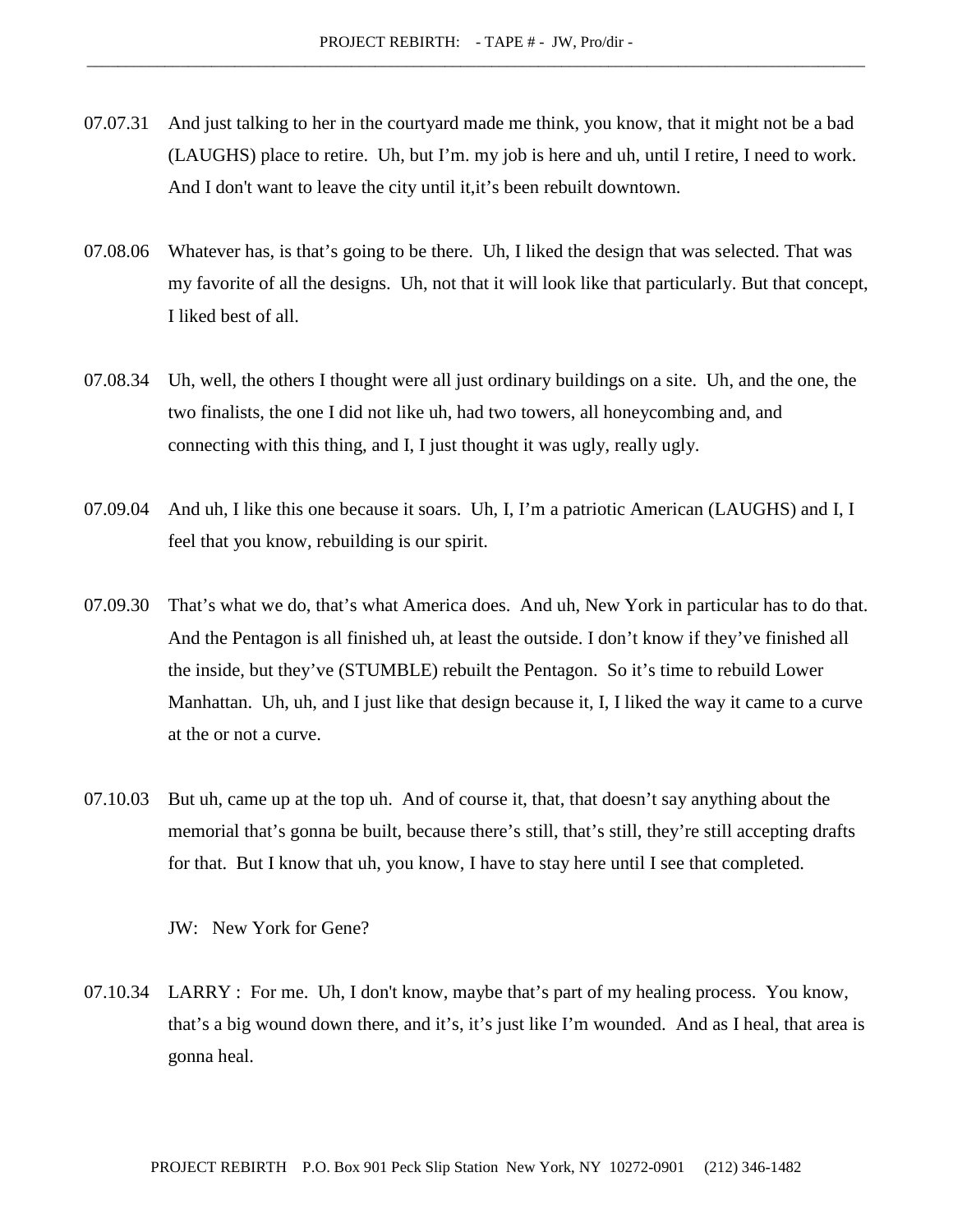- 07.11.01 And I feel such a kinship with it. I had worked for (CLEARS THROAT) several years in a building across the street from the World Trade Center. And my office window faced the two towers. And Gene and I used to meet for lunch quite a lot.
- 07.11.25 And uh, I always loved being there, and then my office relocated to midtown. Uh, in February of '99. So I wasn't down there that day. But uh, I always loved that area. Gene and I actually thought about, well, we looked at an apartment close to Pace.
- 07.11.58 And they built, they, well, they didn't build, they turned some commercial space, several (?) buildings into commercial, from commercial use into residential. And, and they did a beautiful job with loft apartments and things like that. And Gene and I actually talked about moving down there. Uh, two things uh, it was even more expensive to live down there than it is in midtown.
- 07.12.32 And being in midtown we were in the middle of everything. Being in Times Square you're you know, five minute walk from any theater. And now I've got 38 movie screens on the corner across the street from me. So uh, I, I had, don't want to move downtown, but I still love downtown. And the Battery Park area is beautiful. Uh, and I just have to see that finished.

#### (OFF CAMERA REMARKS)

JW: That's an interesting connection. Some people might say they're just buildings. But you said spiritual?

- 07.13.48 LARRY : Well, I think it is spiritual for me. Uh, and I hadn't, I don't think I had really connected it until uh, yesterday when I was talking to Croi.
- 07.14.02 Uh, that that was a part of the draw for me to stay in New York. Uh, taking Gene to Oregon is gonna be a final moment, but seeing those buildings go up or whatever goes up there, and watching that, is gonna be a very healing thing for, for Manhattan and for me.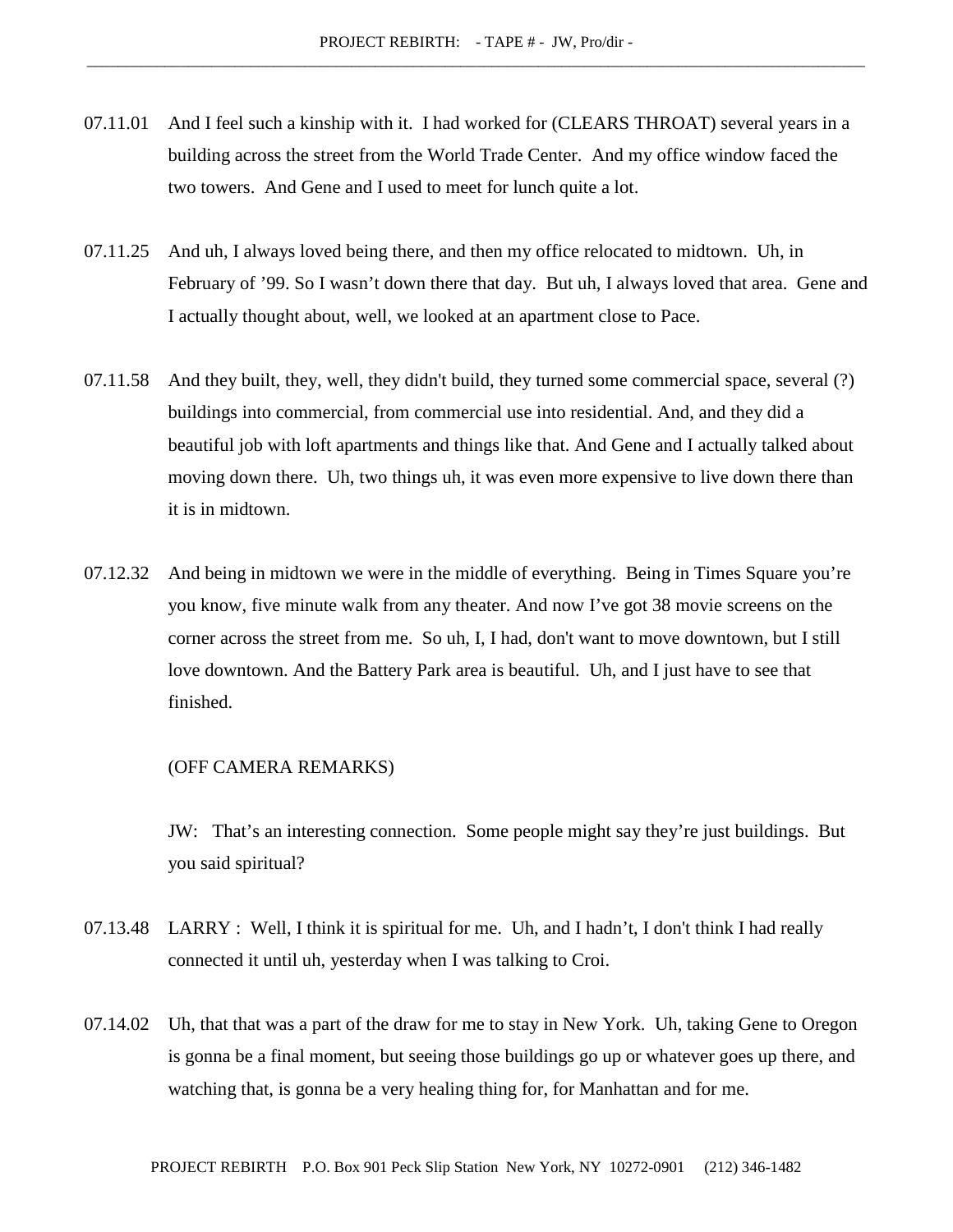- 07.14.37 Uh. I go down every once in a while. And uh, stand in front of the plaque that's there. And I always cry.
- 07.15.07 And I think I will until it (?) up, until it's done. And maybe even after (LAUGHS) I don't know. If I go. They're always talking the memorial has to have gardens and benches and places for people to come, and.
- 07.15.37 Uh, I know that that's gonna be tough to, to do as well. But by that time, maybe (?) maybe (?) as its, as it's constructed and built that, that the healing will, will be much easier.
- 07.15.58 Although I, uh, remember distinctly a friend of mine who lives in Oregon. He, he was my best friend and I was his best man at his wedding and. He was in Vietnam. And uh, he always wanted to come to DC. I was living just outside of DC at the time. This was even before I met Gene.
- 07.16.28 And uh, (CLEARS THROAT) he wanted to come to DC because he wanted to see the Vietnam memorial. And it was just something he, he was driven to see. And uh, so he came out and we drove down to DC. And it was probably about 10 o'clock at night. And uh, we went to the memorial.
- 07.16.59 And I was so touched, because he just walked along the memorial with his hand touching the names as he walked. And he sobbed. And this is not a man who cries. And I think, now I am a man who cries a lot.
- 07.17.26 But looking back at that incident and how important it was for him to be there and actually touch that wall, having lost friends in Vietnam, I think it's, it's that important for me to see this memorial finished. And to actually be there.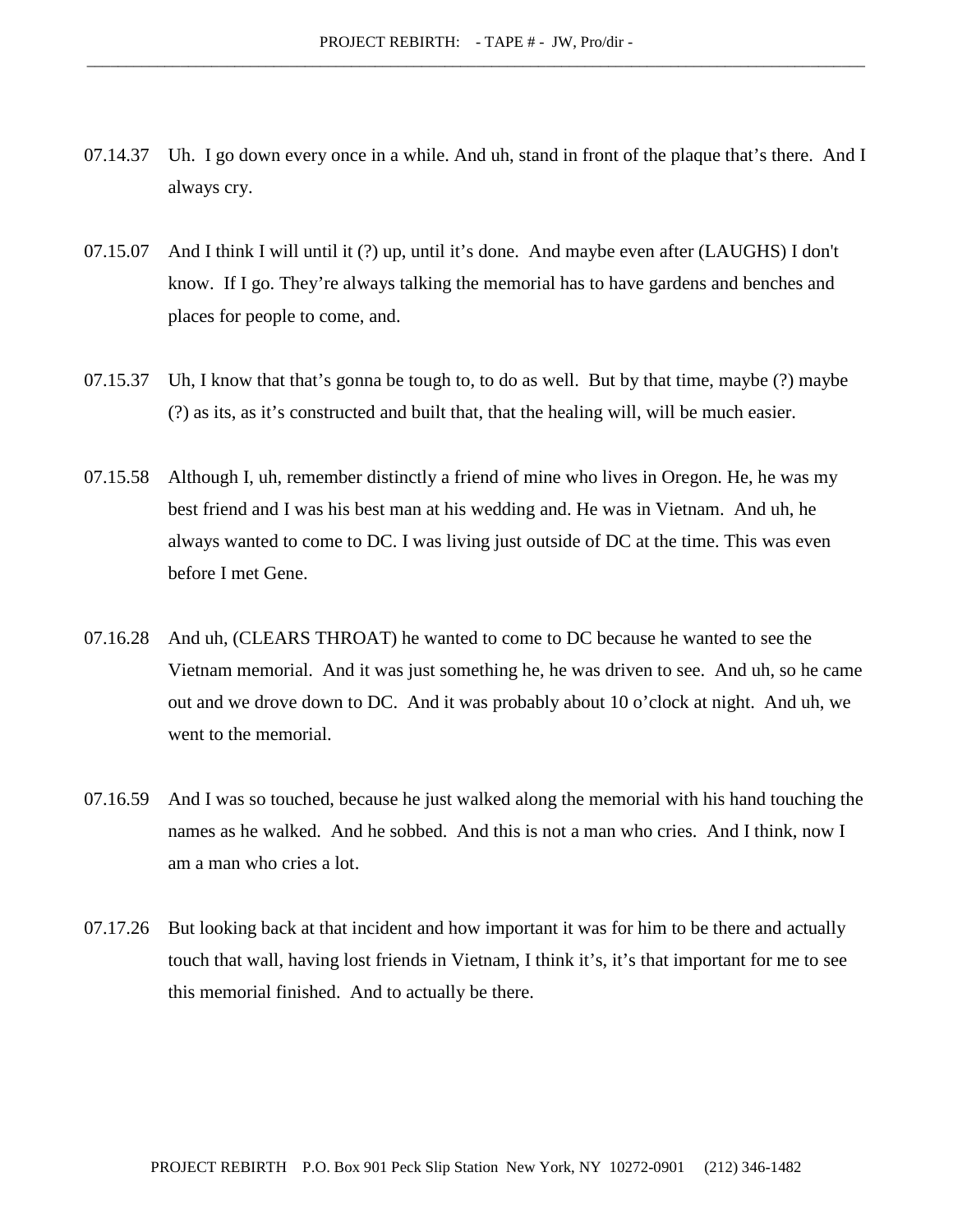- 07.17.58 Uh, you know, I'm gonna lay Gene to rest in Oregon with my family and with me eventually. But there's still a part of him that is always going to be there. And that's the last place he called me from. And now I know for sure that he was there.
- 07.18.33 So it is, my emotions, my spirit, whatever, they are in, entangled in this rebuilding process.

JW: What are you thinking?

07.19.02 LARRY : I was just thinking that's good for me (LAUGHS). Just to realize that, just to, to actually put it into words. Uh, 'cos it's something I guess you know, I've been tossing around in my head, but to actually put it into words. Uh, is good.

JW: It's a kind of finality?

07.19.50 LARRY : Oh, definitely. Yeah, just and, and I don't know why, because I, I, I picked up the urn at the funeral home, you know, I brought it home. I, I've held it before. Uh, but just placing it on that table, I, I don't know why. It was just so (PAUSE)

JW: You're also offering it up others?

- 07.20.29 LARRY : Yeah. And (CLEARS THROAT) and it is important for them. It's.
- 07.20.58 Just thinking about that, what you just said uh, it's (?) it's gonna make a really final to have others acknowledge. (PAUSE)
- 07.21.35 I got uh, a surprise this morning. Uh, I was having coffee and talking to this young man who's staying there and suddenly I, the buzzer rang. That there was a delivery. And I hadn't ordered anything.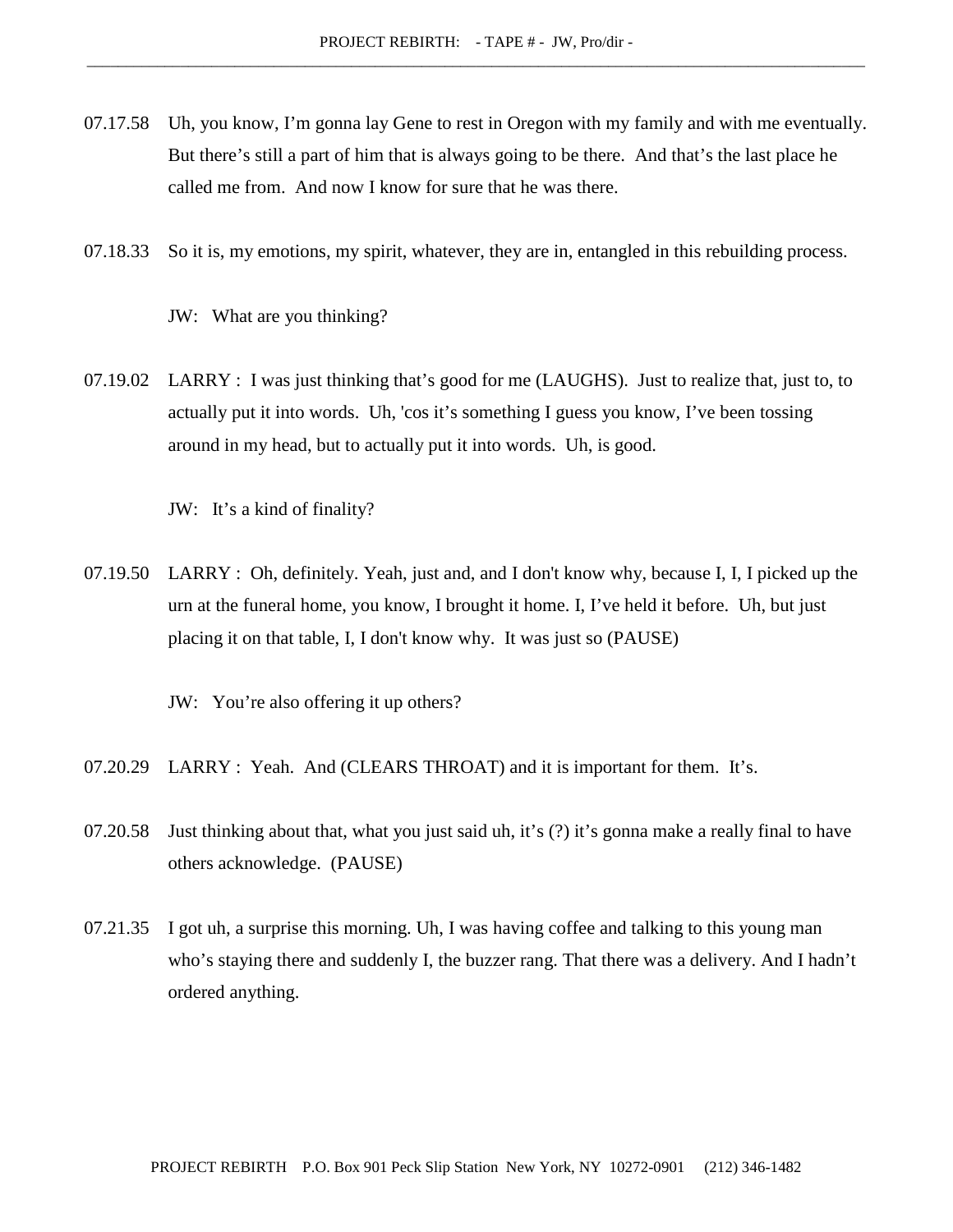- 07.22.01 Well, I had ordered some stuff that was to come later in the day for tomorrow. But I certainly hadn't ordered anything for the morning, so I had no idea what it was. And uh, it was this gorgeous, it was a gorgeous bouquet of white flowers, all different kinds of white flowers.
- 07.22.28 Uh, it was from the Board of Directors of Conscious Contact of New York. Now I am (?) on the board of Directors for Conscious Contact. And uh, it's an organization that disseminates information to people with HIV and AIDS uh, services where they, what they can do. And uh, it just took me so much by surprise, I just. I had no idea.

JW: I was struck by your comment about how lonely you're feeling right now. There is a great intensity and connectedness that occurs, and a reevaluating and a deepening of relationships. Does tomorrow's offering Gene make you think on the other side of that day that there will be a greater feeling of loneliness?

- 07.24.43 LARRY : Oh, I think so. Uh, and I think uh, you know, you mentioned your mother. And uh, you know, I lost my mother just two months after Gene died.
- 07.24.58 Uh, and we were extremely close. And uh, I think this, this finality tomorrow, this offering, this whatever it is (CLEARS THROAT) just emphasizes the point that uh, I don't have him. I don't have my mother to talk to.
- 07.25.28 Uh, it's just, it's just me. I shouldn't, shouldn't probably feel that way because I'm, I'm like I said, I'm surrounded by family and friends. And that's good on that level, you know?
- 07.25.57 But there's, there's an emotional level that can't be, they can't even begin to touch. Uh, as, as much as they want to, to help me and keep me from hurting and whatever. But there's a, there's a void they can't fill. They couldn't possibly fill it. Uh, and I guess tomorrow it just, just makes that void so real.
- 07.26.37 Uh, touchable. And that hurts. (PAUSE) (STOPS)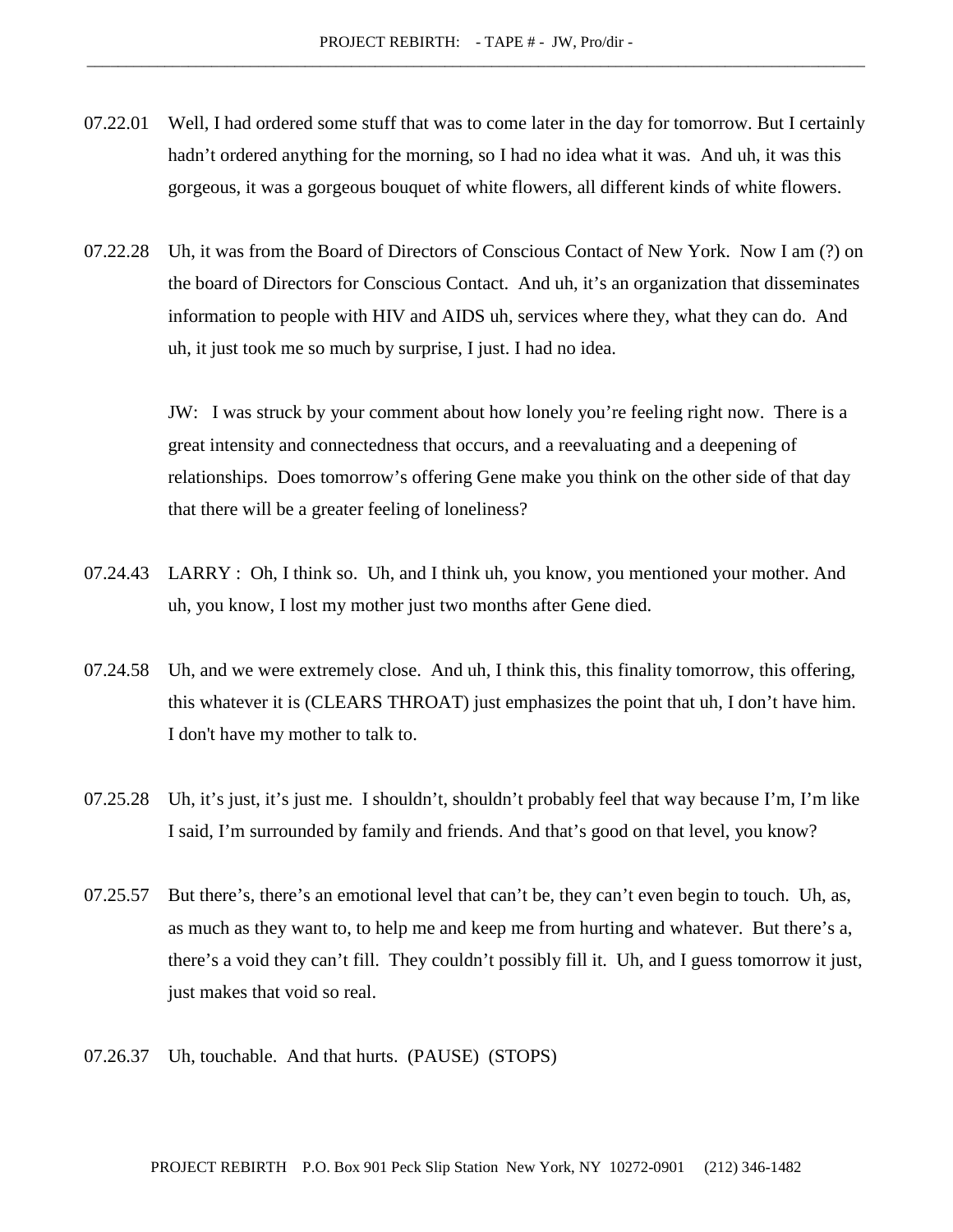#### (OFF CAMERA REMARKS)

JW: There's an interesting connection of fate. It's remarkable that on the same day you made this decision you felt drawn to have to do. Do you attribute that to anything?

- 07.28.32 LARRY : I do, I do. Uh, I talked to a couple of different people about this. Uh, I'm a spiritual person. I believe that Eugene is in a better place. And that he's still, I talked about him being the navigator and the director, and in some ways he still does that to me.
- 07.29.03 Uh, I feel that he was not going to allow me to find him until I had a place to put him. And the drive that particular day was because he had been identified.
- 07.29.32 I didn't know that. As a matter of fact, when I, I called after I received this notification in the next day or two, I called the Oregon cemetery where I had made the arrangements, and told (STUTTER) the lady that I had been working with that his remains had been identified that same day.
- 07.30.04 Uh, and she just started crying. Uh, (PAUSE) (LAUGHS) Several people uh, one of his coworkers say uh, very funny little short black lady that I, I have fallen in love, I didn't know her before.
- 07.30.37 Uh, she and Gene used to go down and have cigarettes together and that kind of thing. She was actually injured quite badly that day. Uh, she was trampled and uh, but uh, I called her to tell her that Gene had been identified.
- 07.31.02 Because I knew she would want to know. And I told her about the circumstances and what the day had been like. And I don't know if I can say this on camera but she said, you know what he said? He said, you are not putting some other bitch in my spot. That's where I go (LAUGHS).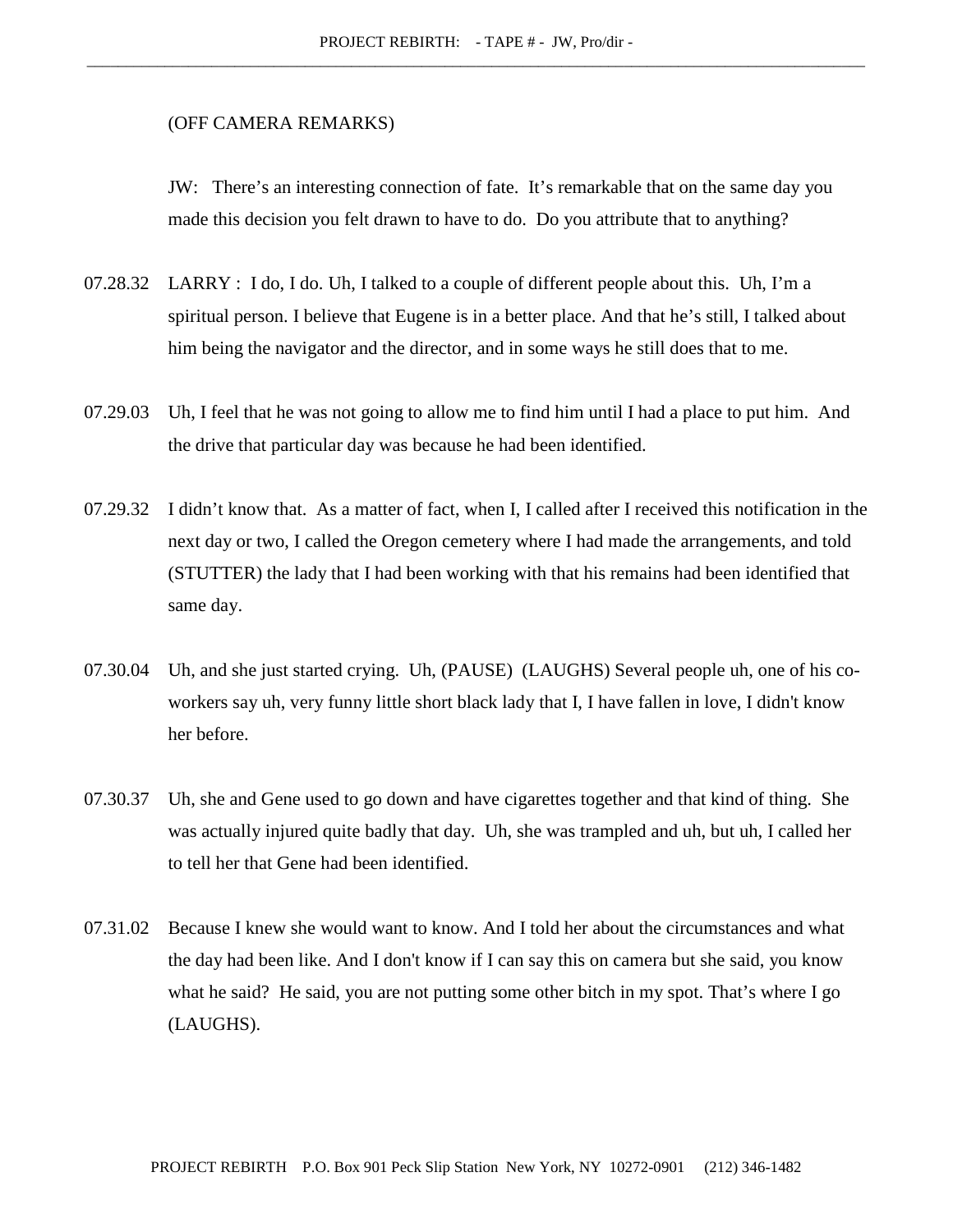- 07.31.28 And I said, oh, yeah, that's what he would have said all right. That's what he would have said. So I just have to believe that a higher power of some sort directed that day. And the fact that it was so close to what will be his  $49<sup>th</sup>$  birthday tomorrow, or would have been.
- 07.32.06 So along with the food I ordered for the open house (PAUSE) I ordered a birthday cake.
- 07.32.32 Uh, I had them write on it uh, Happy Birthday, Gene. Go with God. (PAUSE) So we will celebrate his birthday tomorrow.
- 07.33.01 He'd be real upset to see me sitting here crying. Uh, because that's just not what he would have wanted. The first uh, get together that I had for Eugene after in October was a celebration of life.
- 07.33.36 Because that's what the both of us had talked about. Uh, that when, whenever we went we didn't want crying and tears. We wanted people to remember who we were or what, what life was for us. Which we, we tried to do at that gathering.
- 07.34.00 Uh, and I know that's what he would want tomorrow. But I know that's not what it's gonna be. There will be some of that. But I have never met a person, well, I shouldn't say that, well, maybe one other person, who has, had, has such a zest for life.
- 07.34.41 Gene loved living. He loved living in New York. Uh, in New York as a gay man, uh.
- 07.35.03 And it just, it just doesn't' seem that, that can stop. That much living just can't stop. So it has to be somewhere. (PAUSE) So he directs.

## (OFF CAMERA REMARKS)

JW: And you're carrying a lot of it. It's interesting that you carrying (?) positive with me. It raises this question. One of the first assignments my college teacher gave me was what's the meaning of god? And I determined that it is uh, largely what you carry within you. That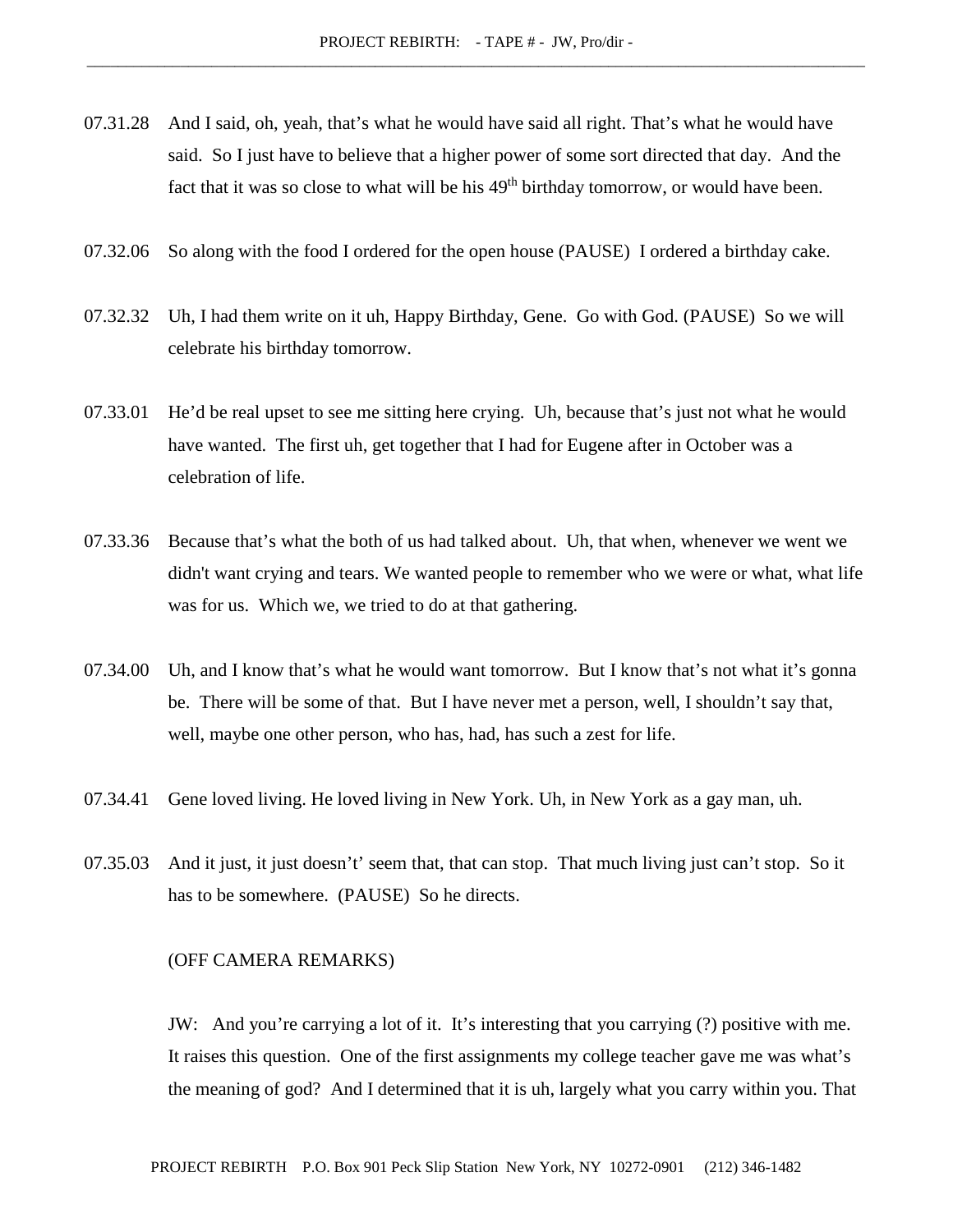it's not one thing as much as it's within everybody. As I hear what you're saying, connecting to there's so much life out there and how can it be gone, I sense that you're carrying a lot of that energy.

- 07.37.34 LARRY : Maybe. Uh, maybe the, maybe the only way I'm moving at this point. Uh, with my mother, my mother was uh, 86. And in bad health for the last couple of years. And so you know, and she was ready to go.
- 07.38.01 And she was ready to be with my father who had preceded her by 10, 11 years. And uh, so it was easier and not that I don't miss her. I sent flowers for Mother's Day just like always.
- 07.28.25 But it's something that you can accept in the aging process and, and you see the life beginning to go. But when you have a man who was 47 and just so, so much life left, you know, uh, (CLEARS THROAT) but you, you may be right in that, uh, from somewhere that energy's still keeping me going.
- 07.39.12 Uh, from within or without, I don't know. But uh, my therapist asked me a question. I, guess I shouldn't talk about what goes on in therapy, but.
- 07.39.32 Uh, she asked me if uh, what well, number one, why I started to go to see a therapist. Because I'm, I can't sleep. And I don't, I don't care if I eat or not. Uh, and depressed. So she asked me of course the question I'm sure that every therapist who asks, sees a depressed person, have you ever thought of suicide?
- 07.40.04 I said, of course I have. Of course I would like to stop it, I would like to stop hurting. But by my doing that, I would cause others to hurt. My children. And my friends. By me being that selfish, it would hurt so many other people and I, I can't do that.
- 07.40.37 Mentally, I can imagine it. Physically I could not do that. And I just, that just, it, it just isn't uh, a thing that uh, that is, is possible. It's just not a viable solution to anything.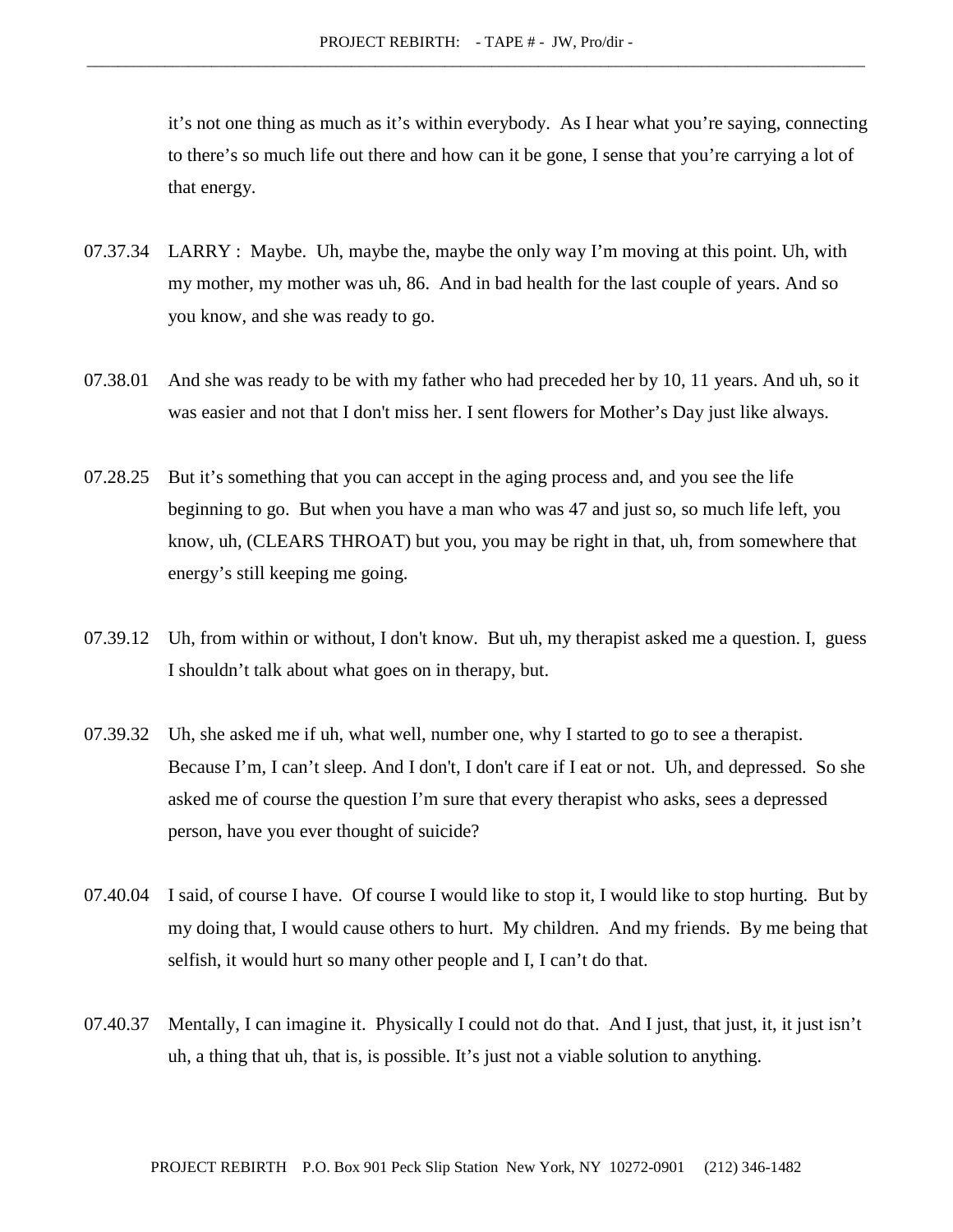JW: Do you see the potential for light?

- 07.41.22 LARRY : Oh, I think it's, it's got to be there somewhere. It's got to be there. Uh, and I don't think you know, if, if Gene is still a pat of me and if he's directing in any way, he would not want me to be in a dark tunnel for any period of time. Uh, I, I don't know uh, I'm, I'm sure that there has, that there will be a time when I can say yes, there's light and uh, and I'm all right or at least at peace.
- 07.42.08 Uh, I just don't see it at the moment. And (?) you know, I just, I don't know that meeting somebody else is what that means or whether I can just come to peace with being alone and having my friends.
- 07.42.42 And I have several friends who are in their 40's and 50's who are single. And they talk about uh, one friend, she's always talking about trying to, she's got to meet somebody soon and get married 'cos she's 40, you know?
- 07.43.06 But she's, she's very happy, she's very active. She does a lot of you know, goes to the theater and does a lot of things, and uh, several of my other friends are single, and they're very happy being single. So maybe it'll come to a point that I'm, I'm just, I can be that, or I can be at peace with being single uh, and, and be Ok.
- 07.43.37 Uh, I hope. That's my hope (LAUGHS). Uh, but I don't, I don't know that I see it yet. You know? (CLEARS THROAT)

JW: Have you had any shining moments, even a conversation, during this time?

07.44.24 LARRY : That's a hard one. Well, I, I don't mean to say that I haven't been doing things or enjoying things. Uh, I, I decided that I had to go see Les Miz, Les Miserable one more time before it closed, because it was one of our favorites, and we had seen it three times, or four. With the  $(?)$  as they change casts.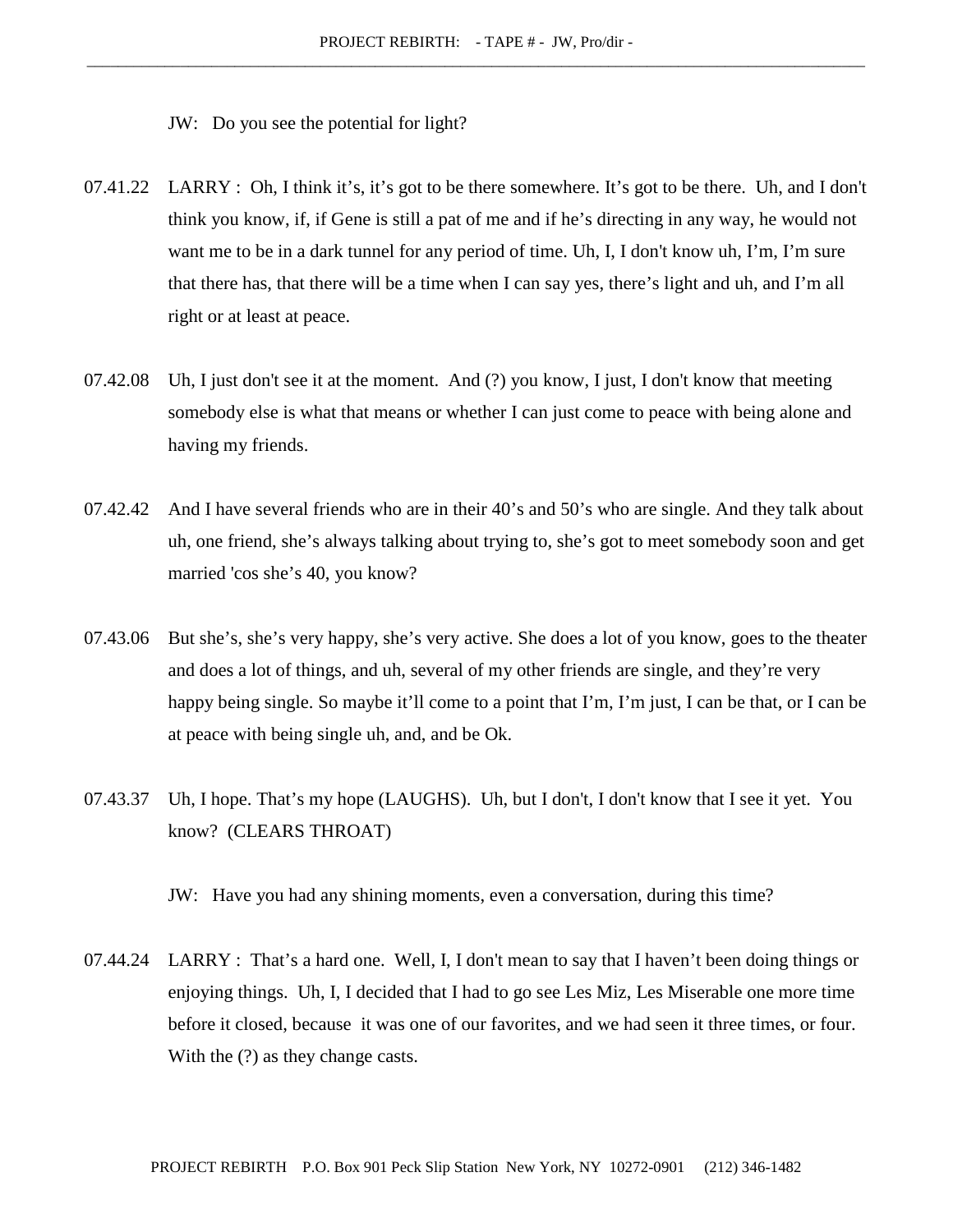- 07.45.00 And uh, ironically it closes tomorrow on his birthday. But I had decided not, I knew it was closing on May 18th, but for some reason that didn't click with me. But uh, about a month ago, uh, I had met this uh, person uh, at a charity event.
- 07.45.31 And we had kind of clicked and you know, we exchanged numbers and that kind of thing. I lost his number immediately. And uh, about 2 weeks later he called me. And so I decided that this would be a good opportunity uh, to go see Les Miz. And uh, and so and he had never seen it.
- 07.46.00 So that, that was, that was something, to see kind of see it again but new, because he had never seen it. You know, he, his reactions were as, almost as interesting as what was going on on stage. And uh, and then having dinner with him afterwards and, and uh, a very bright, articulate guy that you know.
- 07.46.30 Uh, obviously not going anywhere other than that, that show and dinner. But it was a, it was a really good, that was a good evening. I did enjoy that very much. And I've enjoyed you know, I, I was supposed to speak at this town meeting uh, I've enjoyed any, any of the activism that I've done.
- 07.46.06 Very, I mean, it's very little, very little. But I've enjoyed being involved in it. Uh, and I could see myself doing something, and going to work for an organization like uh, (CLEARS THROAT) National Gay and Lesbian Task Force.
- 07.47.29 Or uh, Empire State Pride Agenda. Or even Lambda, although I'm, I'm not a lawyer, but they (?) they're not all lawyers who work there. Uh, and I think I, I could be very happy doing something like that. If I had you know, the money that I didn't have to work, I would be very happy working for Conscious Contact in New York on a full time basis and, and really being out there and uh.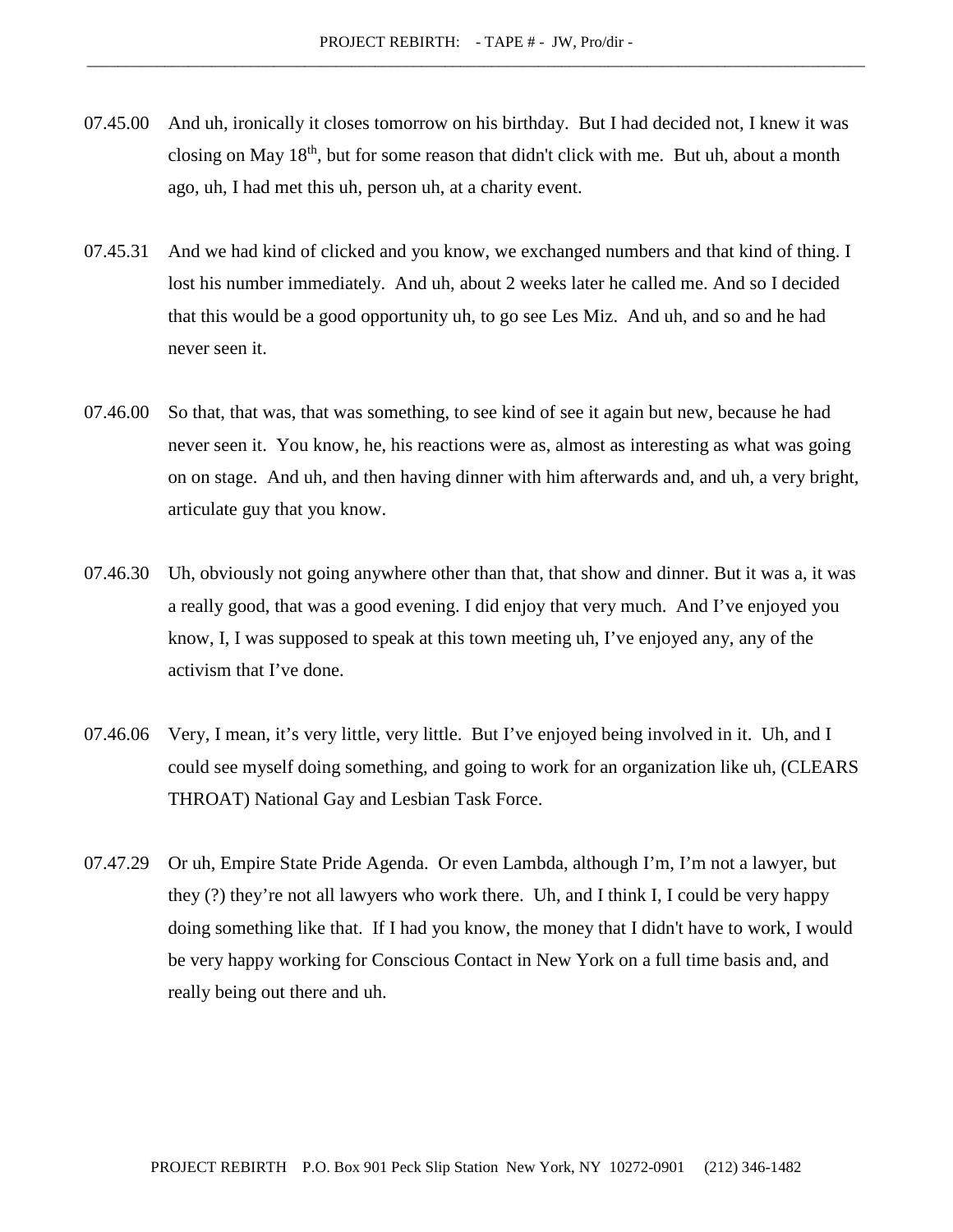07.48.04 And I think it would, I think Gene is proud of me of what I've done so far with that. And I think he would be, be proud of me for doing that. Uh, and that's important to me. Uh, I've done some stupid things. (STOPS)

07.48.34 END OF TAPE # LC 007

**TAPE # LC008 Larry Courtney May 17, 2003 JIM WHITAKER, Producer/Director PROJECT REBIRTH**

08.00.00 PICTURE UP

(OFF CAMERA REMARKS)

JW: (?)

- 08.00.11 LARRY : The, the network called Lambda, and wanted myself and my lawyer to come on to the Today show. And uh, so it was the very next morning. And they said they would send a car to pick me up at 7 o'clock.
- 08.00.34 No uh, the car was to be there at 6:30, because we had, we were supposed to be on at 7:08 or something like that. They're very particular (LAUGHS) but you know that. Anyway, the car got lost. And he didn't pick me up until 7 o'clock. So I'm frantically on my cell phone calling my lawyer, who's not picking up because he's in the studio already.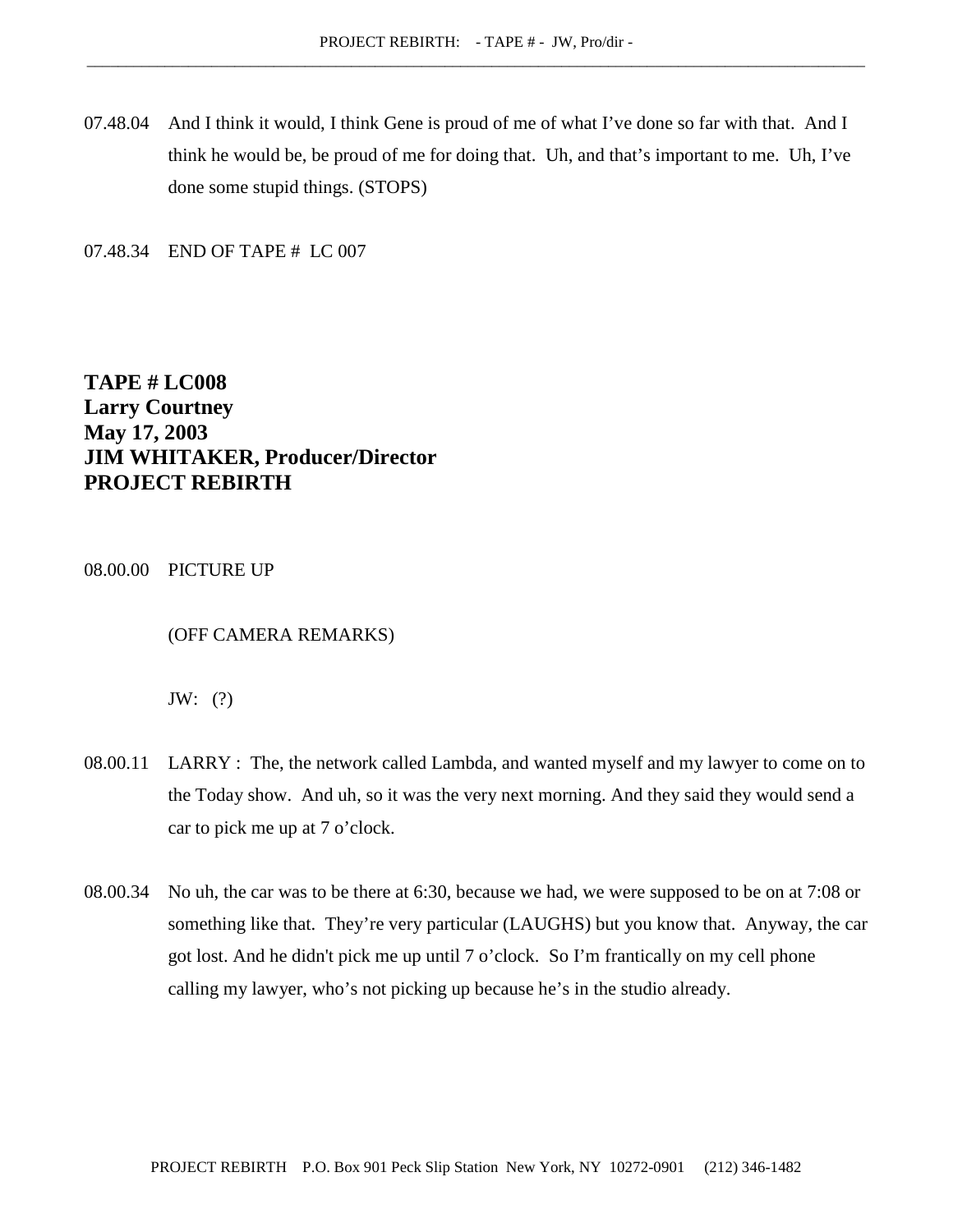- 08.01.05 So we race into the studio, and they tell us that they had switched segments around so our segment was next. And as we were running down the hall, they're yanking my glasses off and applying powder to my shiny nose to get me into the studio.
- 08.01.29 And I literally we walk into the studio, I meet Katie Couric and she immediately has us seated and we're wired and we're ready, we go, you know? I didn't get any of the green room thrills or you know, I didn't to see the, you know, all the background. But and it was so quick that, that uh, I have a tape of it now uh, my daughter actually taped it.
- 08.01.57 And I (?) I just, it was, happened so fast that I hardly remember being there, you know? But uh, she ws very gracious. And uh, you know, was very interested in what, why the worker's compensation board was doing this. And Katie obviously does research or her staff does, because she had, she read a quote from the Worker's Compensation law.
- 08.02.30 And uh, you know, of course my lawyer uh, the, the law stated uh, married spouse. And Adam, my lawyer, said that married spouse in Worker's Compensation is not necessarily defined as heterosexual man and wife.
- 08.03.01 It's not a legal, it doesn't say a legal. Anyway, there, there was all this legal wrangling going on. And uh, so I felt the interview went really well. And uh, and it was nice to, you know, to actually meet Katie Couric and uh, she gave me a kiss on the cheek as, on the way out. And then I met Matt Lauer out in the hall.
- 08.03.32 And uh, so it was a very interesting experience. But I was in and out of there in approximately 8 minutes (LAUGHS). And I was outside again, you know?

JW: What would Gene think about you being an accidental activist?

08.04.55 LARRY : First off, you're crazy. You, you have no skills, you know? Uh, you don't even speak well, you know? Uh, but he'd be proud. It's. that's one thing that I know in our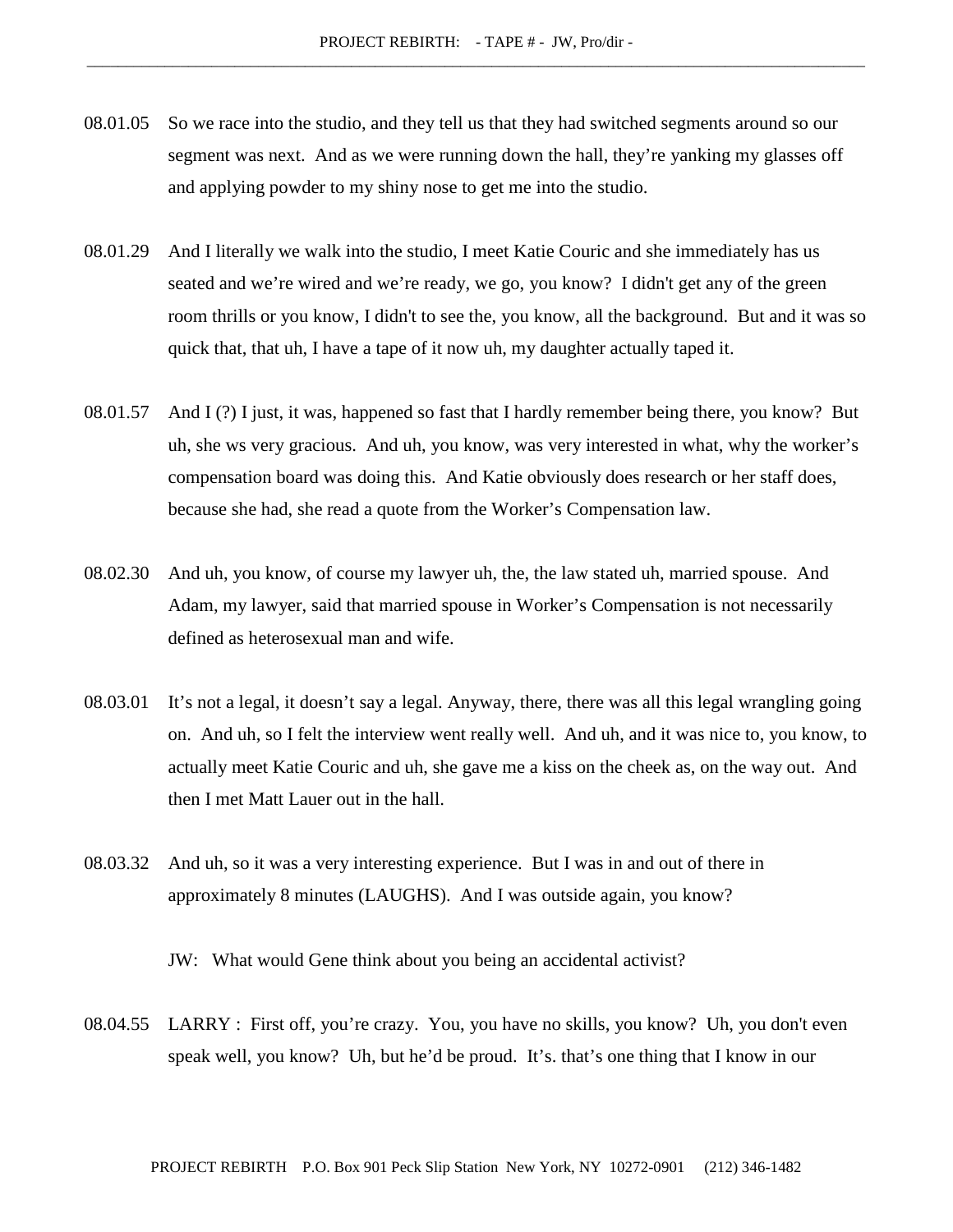relationship. We were proud of each other's achievements, accomplishments. Proud of each others as individuals.

08.04.32 Uh, so I know he'd be proud of what I'm doing. What you know, it's not much, but it's a little step. And uh, but I know he's, I know he's laughing about it. (CLEARS THROAT) because he, he would have been the one who would have been out there.

JW: You have described yourself as the introverted one. Has that changed for you?

08.05.16 LARRY : Well, I'm a little more extraverted. I'll put myself out there a little more. Uh.

JW: Why?

- 08.05.30 LARRY : Maybe it's that energy we talked about before. Uh, when Gene was alive, rejection was a big deal for me. Uh, if I was rejected for whatever, whatever, I could be devastated for days. And you know what? I don't care anymore.
- 08.06.01 If I make a mistake or I am rejected for one reason or another, Ok. It (?) isn't, so I'm not afraid to take the chance. Not, and I'm not saying that I'm you know, ready to go bungee jumping, but I, I'm not afraid to put myself out there a little more.
- 08.06.33 I found out that for now, I have a compelling story to tell. And maybe it will help change some things. And I'm willing to do that. And if, if people you know, reject me for one reason or another, I, I am not, it, is, it doesn't defeat me like it used to.
- 08.07.07 Uh, and that goes for having the courage to ask somebody out. I'd never been able to do that. I have always been approached. Gene uh, well, Gene didn't approach me, but he was introduced to me and we sat and talked.
- 08.07.31 And uh, but I, I have, I remember in high school, I would agonize for days before I had to call somebody to go to a dance or a game or whatever. What if she says no, you know? Uh,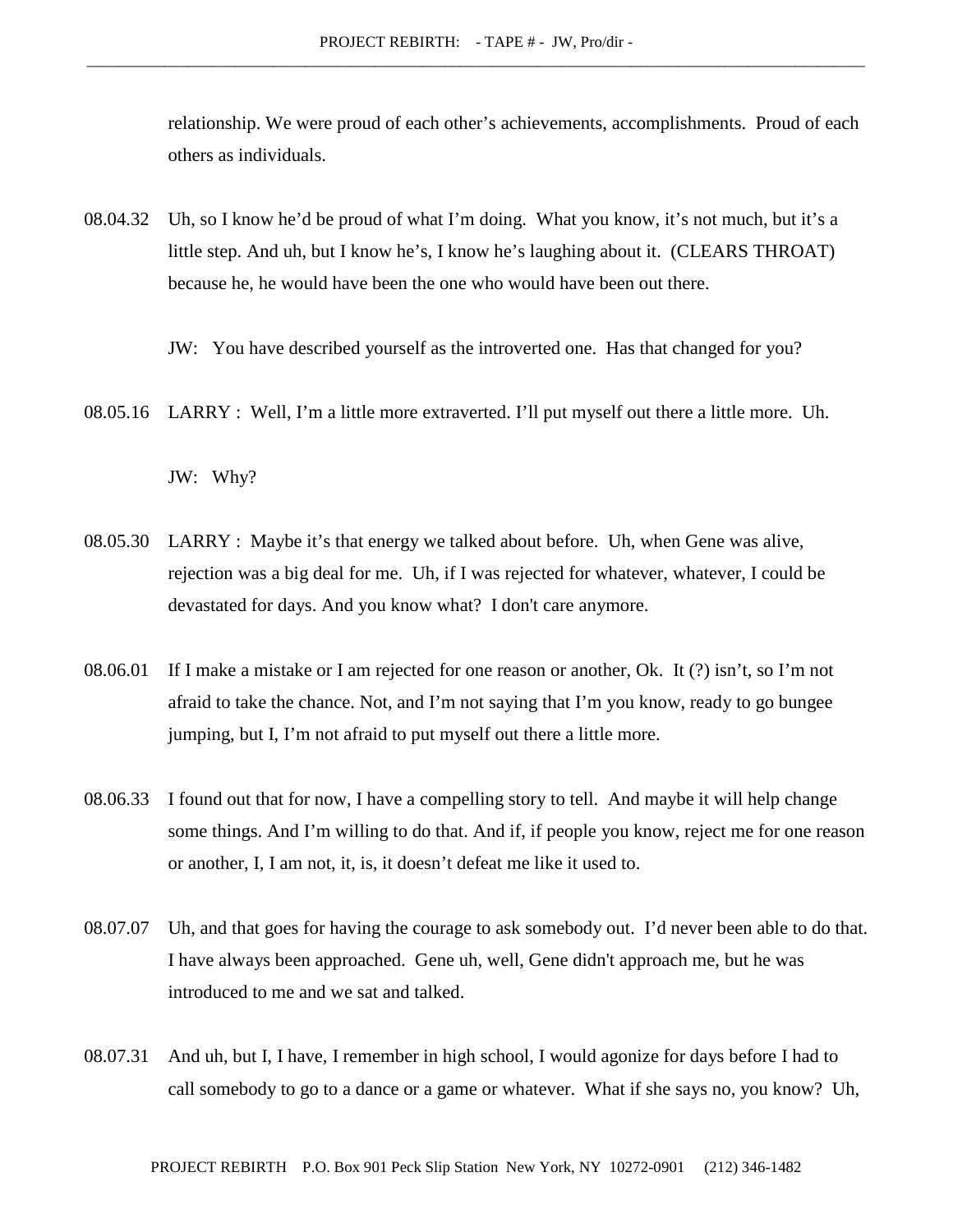I found myself at least three times asking someone if they'd like to go out. And being told no.

- 08.08.08 And I'm not (LAUGHS) you know, I'm not uh, I'm not in the dung heap, I'm Ok. You know? If, if they didn't like me, or there were other reasons, it doesn't matter. Uh, I'm Ok. You know?
	- JW: What do you suppose that's from?
- 08.08.40 LARRY : Uh, part of it is being out there a little bit, you know? Being in front of people with speaking uh, you know, I, never in my life would have thought I could do an interview with Katie Couric.
- 08.09.01 You know, I, I think I thought I would fall apart. But uh. Having been asked to speak several times, and finding out that it's ok to do that, you know? Because you are putting yourself out there.
- 08.09.27 And it's very, every opportunity, for instance, in Albany, for those people to say ok, I heard what you said and you're an idiot, you know? Or you're, you're the opposite of homophobic, I don't know what that is. But uh, is there a heterophobic? (LAUGHS) But that, that wouldn't bother me, either.
- 08.10.03 Uh, maybe part of it's is just the exposure, which I never had. Uh. I'm, I'm really not afraid if I make a fool of myself. And I've always been, all my life.
- 08.10.29 I've been afraid I'd do some foolish thing. Half the time I couldn't raise my hand in class, even though I knew the answer, but I'm afraid I would be wrong. And, and I couldn't do it. So I'm just not afraid of, afraid of it anymore.
	- JW: Did you do some stupid things this past year?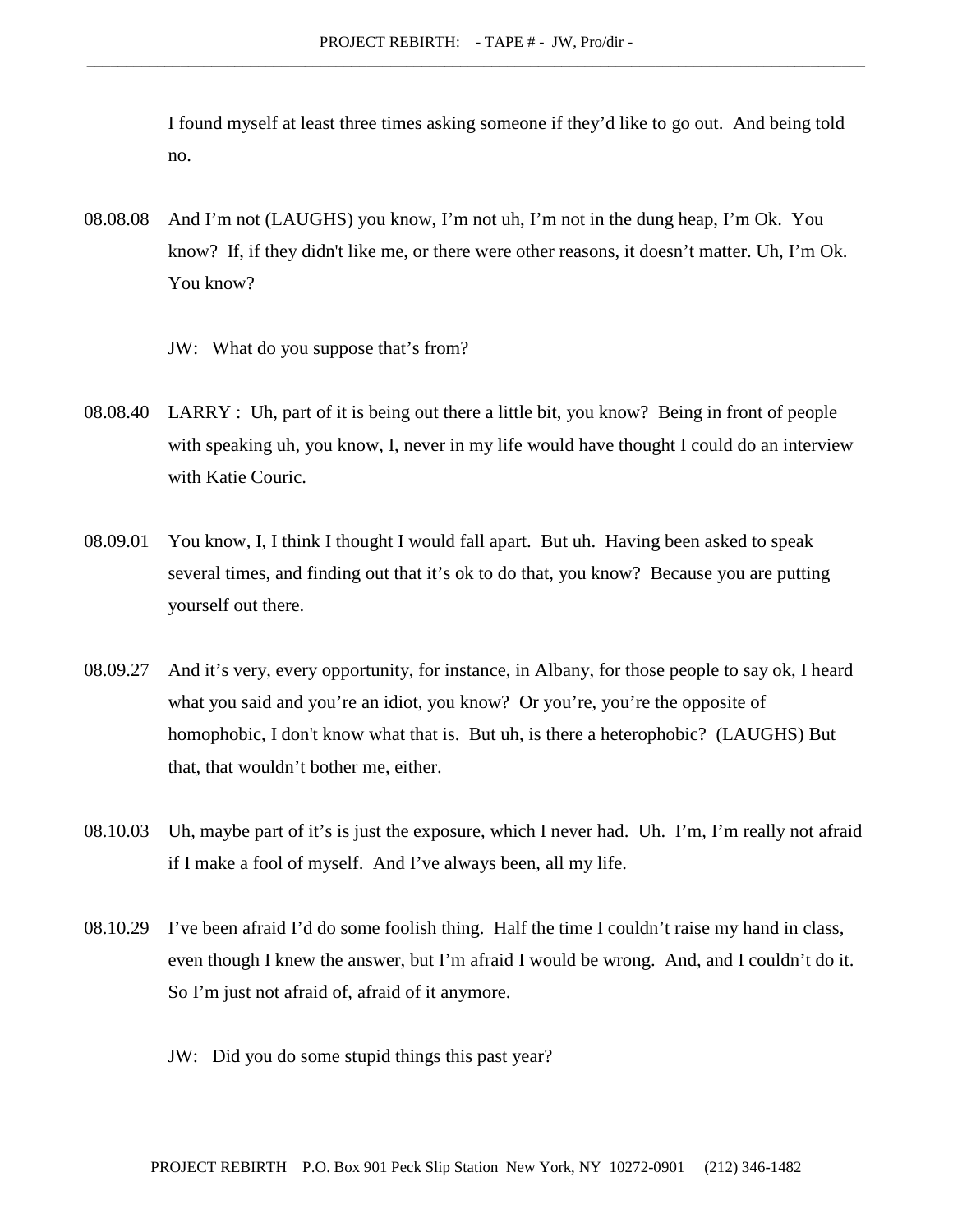- 08.11.01 LARRY : Well, I told you I asked a couple of people out, and been rejected. And then I'll ask a couple of people out and been accepted. And that was, they were stupid things (LAUGHS). That, (?) those did not work. Uh, but basically and not, nothing too serious, uh, you know?
- 08.11.32 Uh, keeping a car in New York, that's a pretty stupid thing. But uh.

JW: You mentioned a period of time that you felt like you postponed your brief?

- 08.11.55 LARRY : Yeah, well, when (CLEARS THROAT) when my mother died, uh, well, uh, it started a little before that. Uh, I had received a Christmas card uh, Gene and I received a Christmas card from an old friend. And I had actually dated this guy before I met Eugene. And he broke it off and you know, then about almost a year later I met Eugene.
- 08.12.32 But anyway we had, we had remained friends. And Gene and you know, they all, we all knew each other. He had a partner and we all, we had been to their house, they had been to ours. So I got this Christmas card addressed to Eugene and I. but it was only signed by him. And so I thought, well, John doesn't know that Gene had died.
- 08.13.04 So I called, and I told him. And uh, we talked for a while on the phone and then he told me about leaving his partner. And they'd been together 12 years. And uh, so we called back and forth a couple of times.
- 08.13.32 Uh, so it was set that I was going to drive down to see him and his mother uh, the first weekend of December. And so at 6 o'clock that morning, just as I, just about the time I was getting up to get ready to go, my brother called from Oregon to tell me that Mom had died.
- O8.14.04 So I of course (CLEARS THROAT) immediately called the airlines and got a ticket to go back. And uh, then I remembered (LAUGHS) I was supposed to drive to DC. So I called John and explained what had happened, and he said he you know, obviously understood (STUMBLE) and uh, he sent me a poem that he had written for his mother, e-mailed it to me.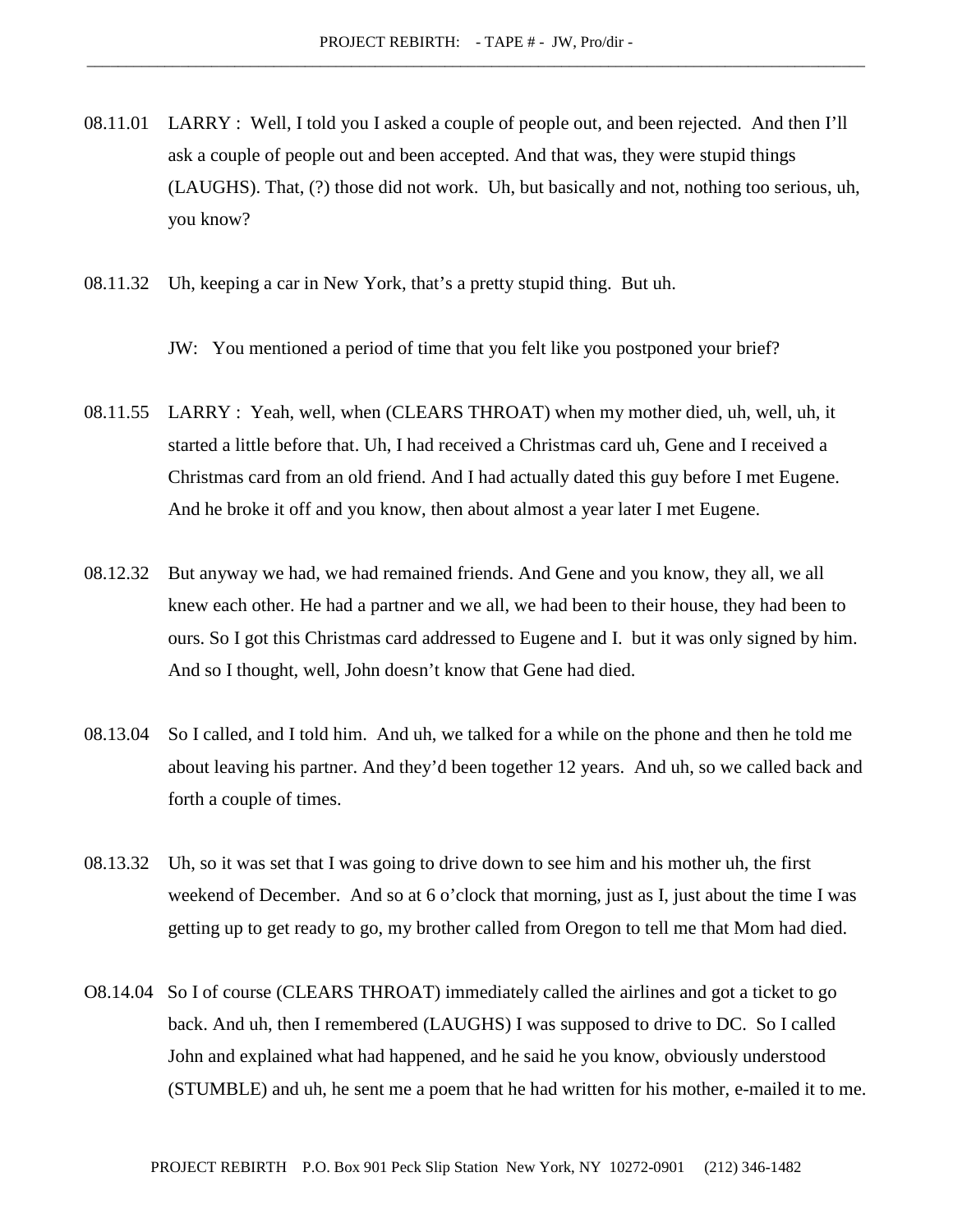- 08.14.36 And uh, while I was in Oregon uh, you know I made the arrangements for Mom's funeral, and uh, uh, went through that. And then but and I was staying with my brother, who had just lost his wife as well.
- 08.15.00 So a lot of grief in this house. And uh, John called me on my cell phone almost every day while I was there. And finally he was you know, I have, I'm spacey, I didn't know what was going on. And he asked me you know, when, when was I coming in, what was you know, where, where was I. So when I got off the plane in Newark, he was there.
- 08.15.30 And he said he just, there's no way he could let me go back to my apartment alone after what I have been through. So by Christmastime, we had kind of rekindled something, I thought. And he and his mother wanted to move to New York.
- 08.15.59 And uh, she's a, she's a hoot. And so we decided that we would try to find two apartments close together. We couldn't find two apartments close together that we could afford, but we did find a brownstone, a whole brownstone in Harlem that had been completely renovated. That the three of us could afford together. So we took it. And they moved up from DC.
- 08.16.31 And I moved out of my apartment and shared this house, which was beautiful. Uh, she didn't have a separate apartment, but she had a whole floor to herself. And then, you know, we had the living room and dining room downstairs and, and uh, we shared meals and all of that. And the decisions were all made by John and Billy, basically.
- 08.17.04 Billy's his mother. I should disguise their names (LAUGHS) but. Uh, and partly because I was incapable of making decisions at this point. I had, the last decision I really committed to was putting together my mother's funeral and burial. You know? And, and that took everything out of me that I had.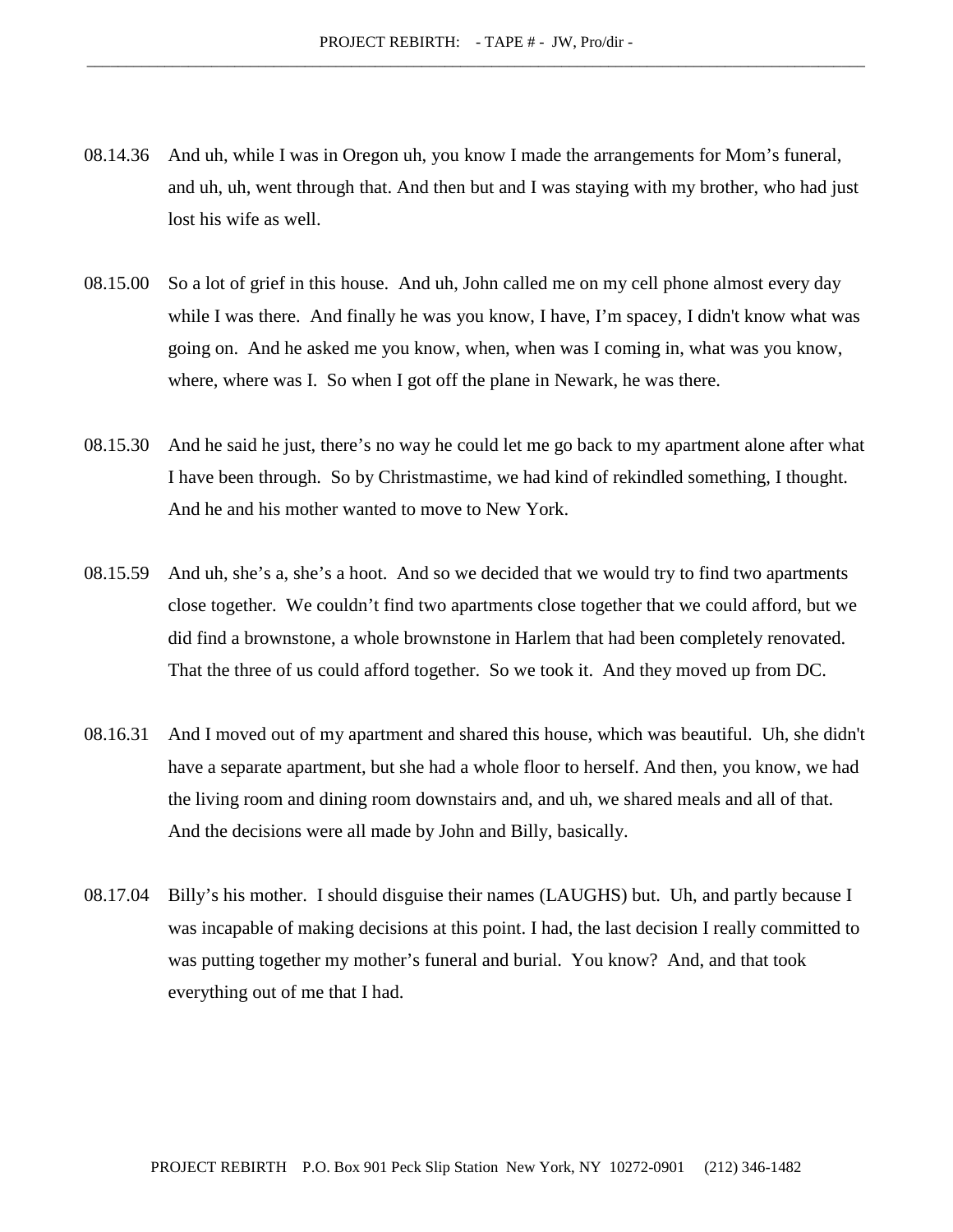- 08.17.32 So I was glad to go along with this, because I (LAUGHS) I didn't really have to decide anything. And both of them were home all day, so they did everything in the house. Got it all set up, it as beautiful.
- 08.17.55 Uh, but after uh, it got more and more, it became more and more clear to me that they did not want to hear about Eugene, they did not want to be a part of that grief that I was going through. And it got to the point where Eugene's picture was put back on a little table in the den, almost behind a chair.
- 08.18.35 And that's, I began to see that I, I, I had not, I had not fallen back in love with this man. It was a convenience at the time. Uh, I did have to move out of my apartment, and it just so happened that this came along and, and it was Ok.
- 08.19.03 And I thought it was, it would be Ok. But I discovered that when I got stronger and was starting to make my own decisions, they didn't like it. Because they were very controlling people. And it came to a point that I said I had, I can't do this.
- 08.19.32 I have to leave, and I found another apartment. So during that six month period, I just, I just feel that you know, you hit the hold button on grief and caring and pain. Because other things were being taken care of.
- 08.20.01 (CLEARS THROAT) And so it wasn't until I moved out of there and moved back into my own apartment that I started to really get in touch with that pain and that grief. Uh, and I don't, I don't have anything bad to say about them.
- 08.20.31 They, they're really nice people, very nice people. But they had plans that I didn't, I couldn't go that way. I just couldn't go that way. And there was no sense of me living in a situation like that. Uh, and so I uh, like I say, I just feel that during that period of time, uh, I wasn't (?)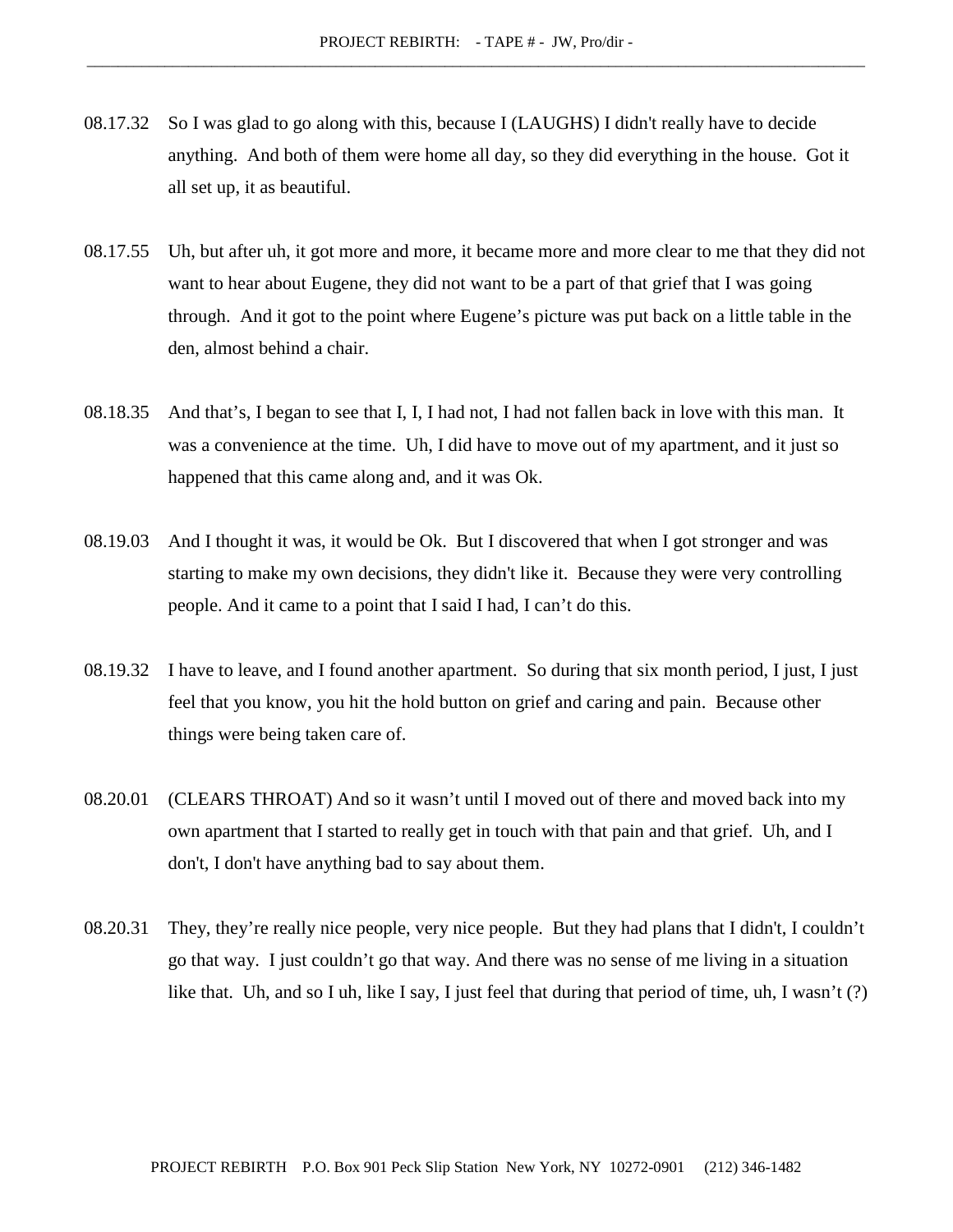- 08.21.03 I wasn't in touch at all, well, I shouldn't say at all, but I, there was no way I could, I could let it out. Because it just wasn't acceptable. There were a couple of times when I did, and I got, I heard about it, you know?
- 08.21.27 So uh. It was, it's like the movie Girl, Interrupted. There was this period of time when I just, I, and to be honest there's, there's uh, a lot of things I just simply don't remember about that six month period, because I think I was letting myself just kind of go away.
- 08.22.00 So that I didn't have to deal with it. After leaving there, all of my friends said to me why did you stay so long? We saw it, you know, at the very beginning. And I said, well, I just, it just took me that long to, to be able to navigate again, really.
- 08.22.29 And as I said, I'm not the navigator, but uh, to be able to, to make some choices in my life that were important. And one of those choices was that I had to be (?) to get in touch with that pain and that grief or it'll go on forever. Uh.
	- JW: So you have to go through it?
- 08.22.58 LARRY : You, you have to go through it. And you know, shortly after I moved back into the apartment uh, which was the end of July, then there was September  $11<sup>th</sup>$ , 2002 that came up. And then being alone in the apartment. And uh, it was really overwhelming.
- 08.23.30 And I, I don't think I mean, if I had had that six months to (?) try to get in touch with what was going on, I maybe would have sought therapy earlier or something. Uh, well, I, I don't know what would have happened.
- 08.23.57 But I, I, I do know that that was six months that was uh, not wasted but six months of a mistake (LAUGHS) I think. Uh. Mistakes can be corrected, and I did that, but it, it was a high cost.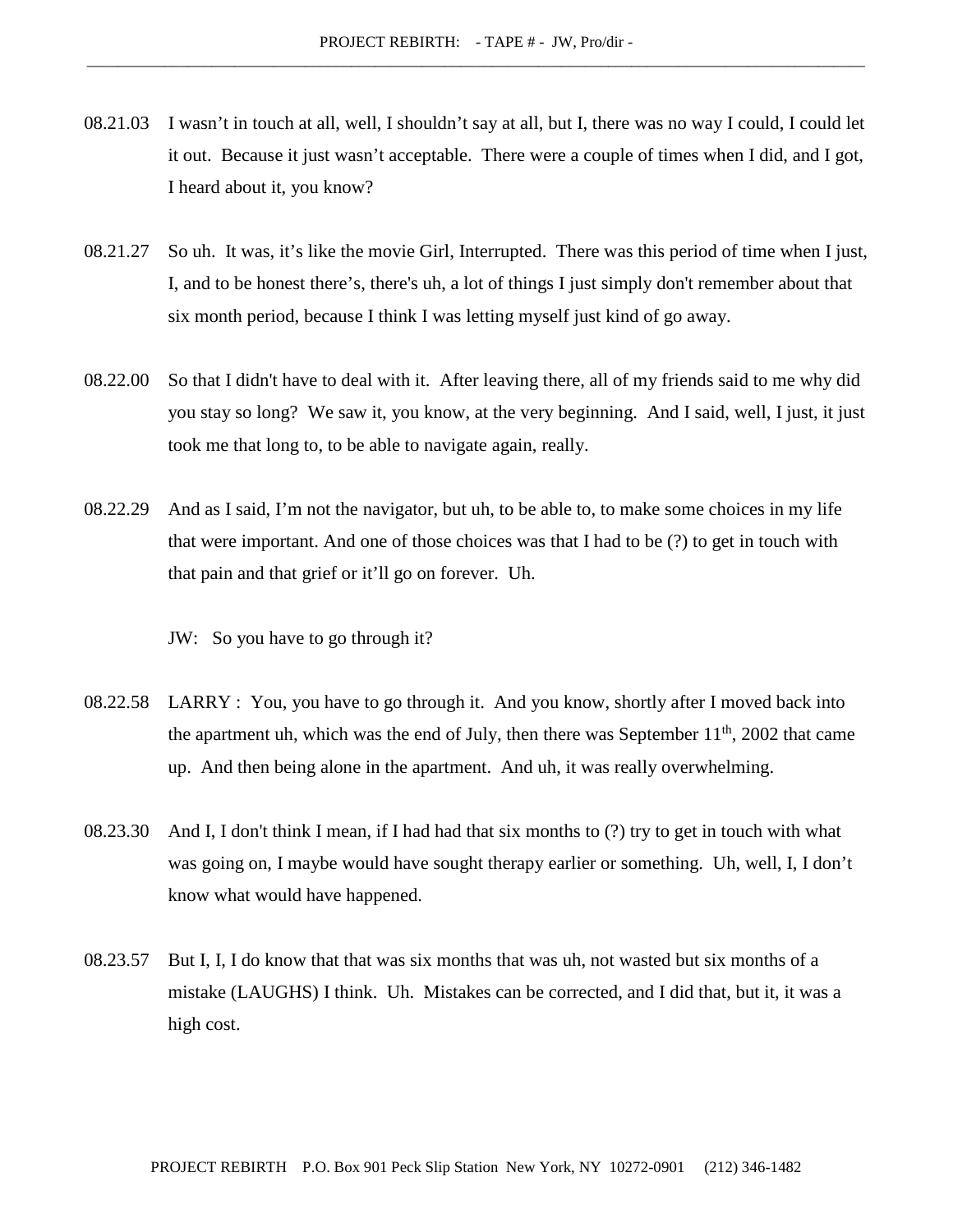- 08.24.30 Uh, both physically, financially and emotionally. Uh, and it, it just, it did, it just set me back that, that far. Any healing process is, is a process. And uh, I don't remember who asked me this specifically.
- 08.25.05 But they said, and this is in reference to Gene being identified, this must feel like the scab has been torn off of your wound, just as you thought it was beginning to heal. And now you have to let that scab reappear and, and.
- 08.25.31 And uh, that's what it was like when I finally was back in my own place after that six months. It was like that, the wound had been just covered and, and not wasn't healing, nothing was happening. And then it started, it started to heal.
- 08.25.05 It's not there yet (LAUGHS). But uh.

JW: Did finding Gene's remains feel like the scab's been pulled off?

- 08.26.17 LARRY : Yeah, once again, once again. I felt, I just felt like, again, I saw that airplane hit his building.
- 07.26.37 And it was just, it, when I got that detective's message, it was just like somebody had taken a baseball bat and hit me in the stomach. It was (?) so intense and I was at my desk in my office.
- 08.27.07 And I just completely lost it. And uh, it took me about ten minutes to get myself together before I could even go tell my boss that I had to leave. Uh, today uh, like I said, was another tearing.
- 08.27.35 But I think (?) I think tomorrow will start the process over again. The healing. And I'm hoping that. I'm hoping that for not only for myself, but for all of the other people who have been so supportive and, and probably put their grief on hold an awful lot.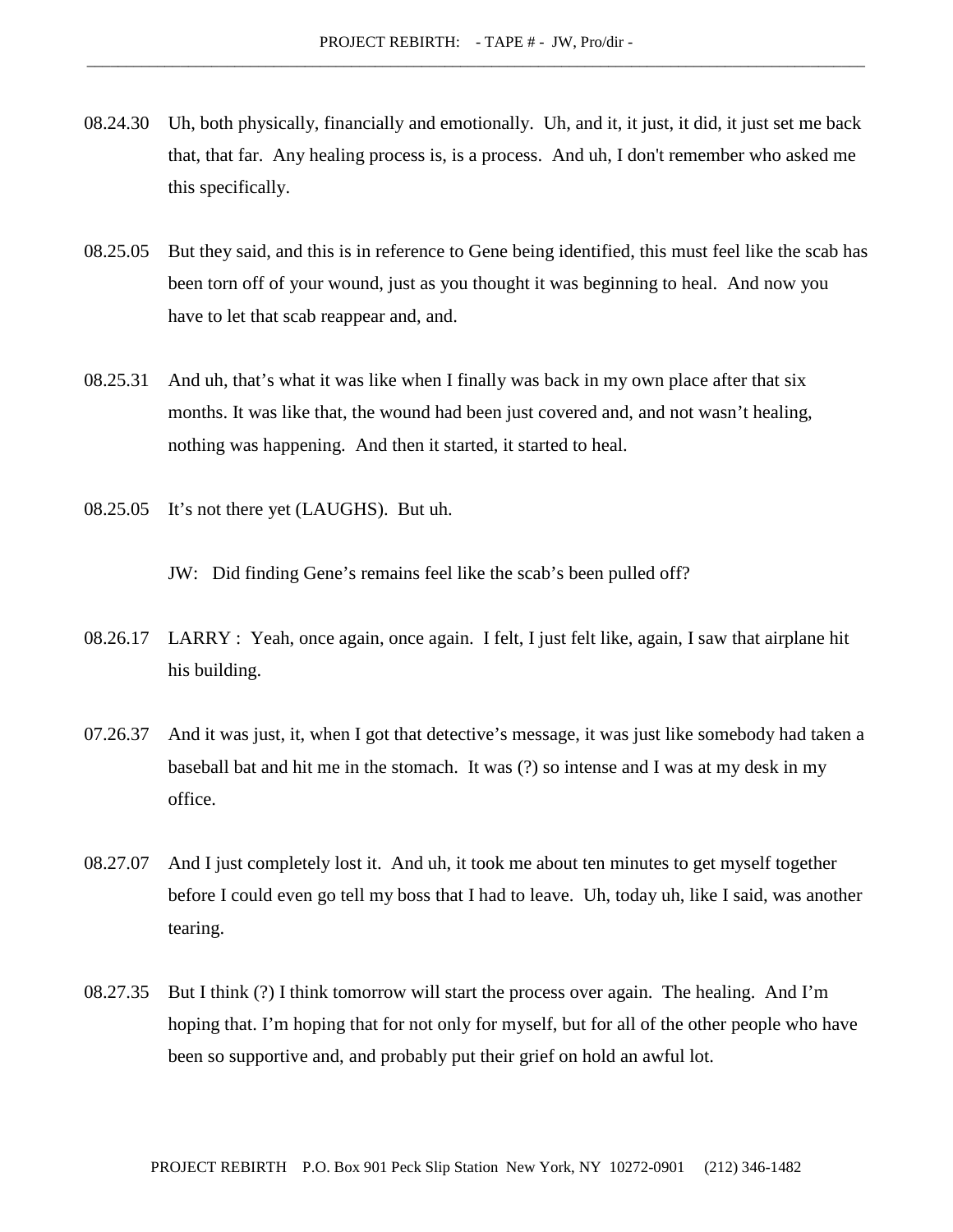- 08.28.07 Uh. I've had people ask me uh, do you believe that people who have gone uh, will come back and talk to you?
- 08.28.32 And I said, well, that's not something I necessarily believe in. I said, I wish (?) it would happen. Uh, but I don't necessarily believe it would ever happen. And uh, there are times when I find myself just intensely not praying but just intensely wanting to talk to him.
- 08.29.06 Uh, all the years we were together, I never, Gene was never in any of my dreams. I had dreams about my family, friends, dreams about I don't know what (CLEARS THROAT).
- 08.29.34 But I never remember Gene ever appearing in one of my dreams. And I always thought that was odd, you know? I know I had, dreamt about my father and I know I dreamt things with my brothers and sisters and cousins. And why hadn't I, I never had a dream about Eugene.
- 08.29.59 Maybe because he was there. You know? I don't know. But about a month ago, and this is before Gene was identified, and I wasn't sleeping well at all. Uh, if I got four hours of sleep in any night uh, that was a lot. And never in one lump.
- 08.30.34 And I suddenly woke up about four in the morning, and I realized that Gene had just come in the door. That's all. That's all I, all the dream there was because I woke up so quickly.
- 08.31.01 And I don't know whether because (CLEARS THROAT) I saw him coming in the door, and I wanted it to be true so badly that I, it just forced me to wake up expecting him to come in the door. But I, I thought that was odd, that in those 14 years there was never a dream about him and then not too long before he was identified, he came in the door.
- 08.31.33 I, I don't uh, that may have been the actual day that they began testing the DNA, I don't know. It's be interesting to find out any correlation. But it was all right because uh, at least one time (LAUGHS) he came in the door.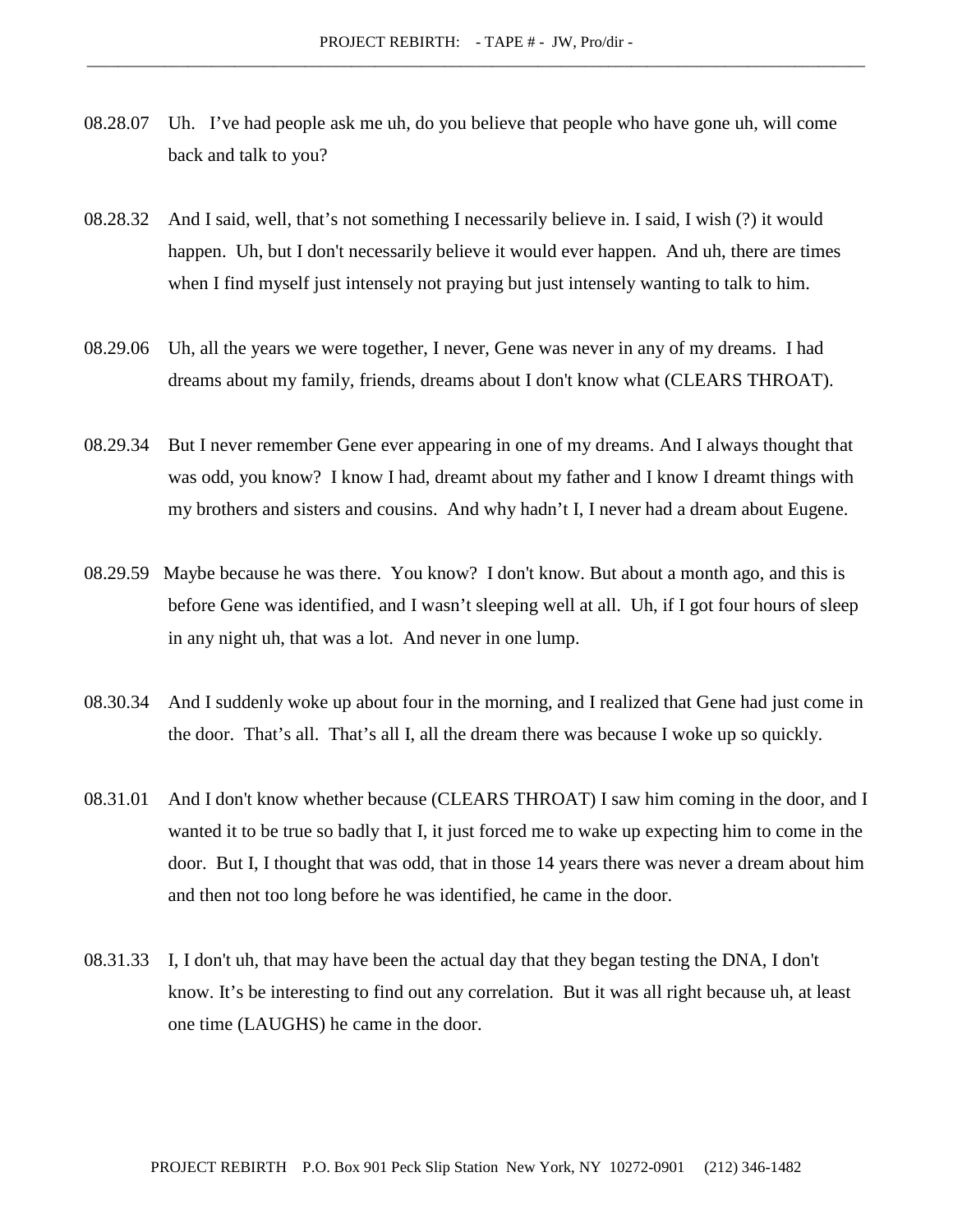- 08.31.58 I have a friend who is a Wicca, or claims to be. Said his side of the family, one side of his family is Wicca and the other side is Roman Catholic. Wicca uh, are white witches. Supposedly. And he believes that he (?) can make, bring Gene to talk to me, not that and he said not (?) he would not speak a word uh, you know?
- 08.32.38 Well, I, this sounds like séance stuff to me (LAUGHS) and I'm, I'm just not going for it, you know? But uh, he says, I think it, I think it would be a very healing process if I did, but I don't think I want to go that road.
- 08.33.01 I think if Gene wants to talk to me, he will (LAUGHS). And he, I mean, not verbally but I, I know that you know, he's, he's there. Yeah.

JW: Any thoughts for the future?

- 08.33.28 LARRY : (LAUGHS) Well, I made my all my prearrangements for burial so (LAUGHS) that's one thought. Uh. I'd like to live closer to my kids, but I, I can't at this point, and I think even if I, when I retire, let's see I'm, I'll be 58 this year, so I've got about 7 more years, I think.
- 08.34.01 Depends on, if the social security keeps pushing it up so (LAUGHS) I may, it maybe 80 by the time I get to 65. But uh. It's,, it's just so hard. I, I look at my brother who is retired. He's 12 years older than I am. Great guy.
- 08.34.29 And uh, he and his wife, when they retired and sold their business, they bought a RV. And they just started out and they set out and, and they'd be gone for a month and then come home and then couple of months or whatever, and until she got sick uh, they did, they traveled all the time. And uh, just at the drop of a hat. Some, you know, somebody say why don't you come to you know, Reno?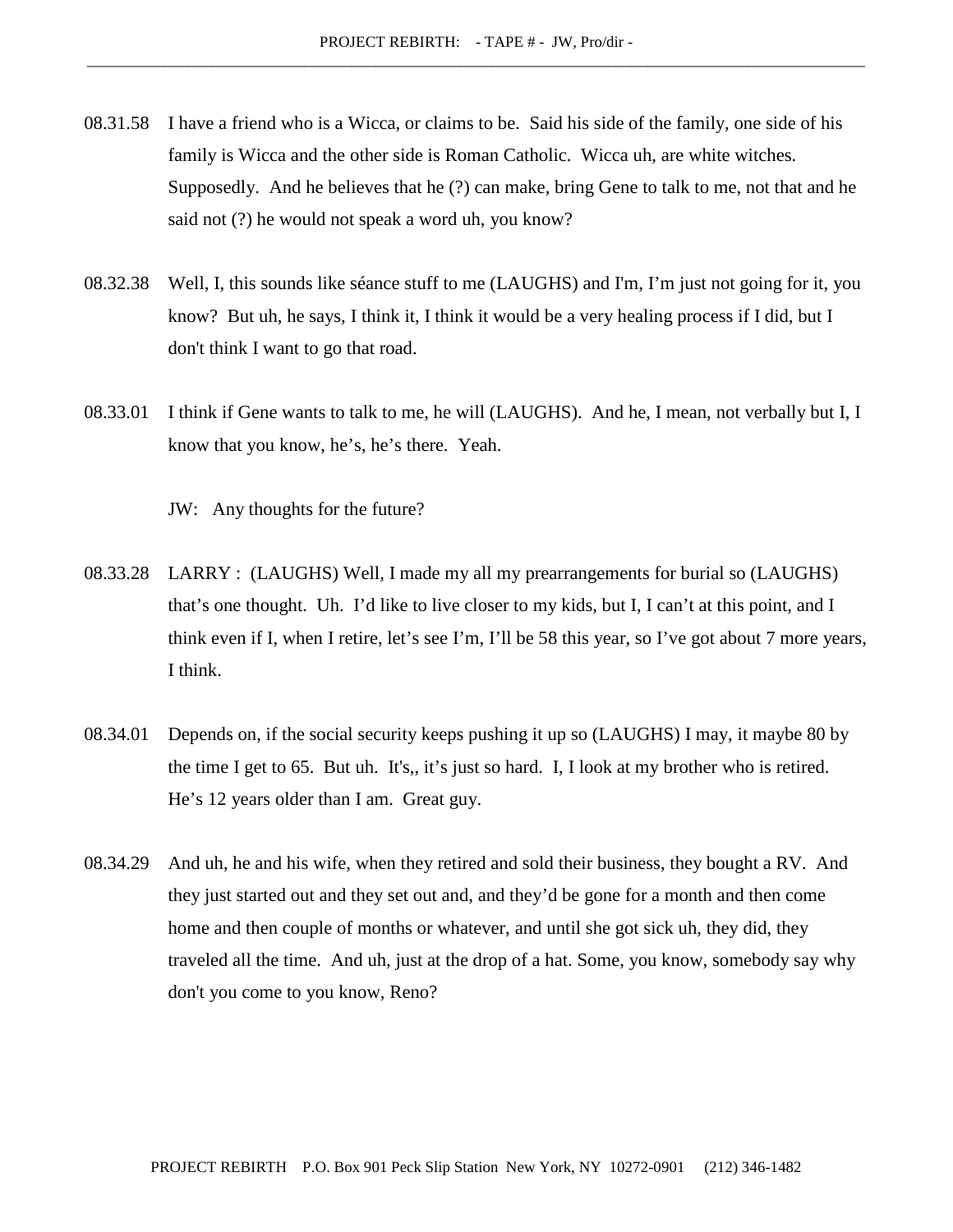- 08.35.02 Ok, we'll be there tomorrow. So I really admire that, you know, and I admire him even more now because after she died, he sold their RV, but he bought a different one. And he's going to Alaska this spring.
- 08.35.26 Well, he leaves first of June, yeah, and he's gonna be gone until the first of August. And I really admire that, just you know, take off and I would love to be able to do that. Uh. I don't know I, uh, in the future I, I want to have time to travel. Uh, it's a lot of the United States I (?) haven't seen that I'd love to see.
- 08.36.01 Uh, overseas there's uh, you know, I've never been to Italy uh, Greece. Uh, I would, I would like to have the luxury of being able to travel. But I'd always have to be grounded enough because of uh, I want to be around my kids, you know?
- 08.36.29 Or at least be able to travel to see my children. And as my grandchildren grow, you know, I don't want to be an absentee grandfather. So I'm looking (?) forward very much to uh, spending time with my grandchildren. I remember how important my grandmother and grandfather were to me.
- 08.36.57 Uh, my grandmother maybe a little more because my grandfather was busy, he's just busy. Uh, not that grandmother wasn't but (CLEARS THROAT) and she was the uh, guiding light uh, spiritually for me uh, because she was a very spiritual woman and uh, very strong Methodist.
- 08.37.30 (LAUGHS) But just uh, a delight to be around. And uh, she instilled in me uh, a great many, a great lot of who I am, I think. A great (?) my values system. And I want to be around my grandchildren and maybe pass that along. I can already see it in, in ten-year old Katie.
- 08.38.00 And I'm hoping that, and I'm not saying that that was me but I, I know that I raised my son and he raised her, so I think that that is being passed along. And I, but it want to be there to see it. So uh, I guess (LAUGHS) in the future I hope to one day be able to rock on my porch and you know, watch my grandchildren play.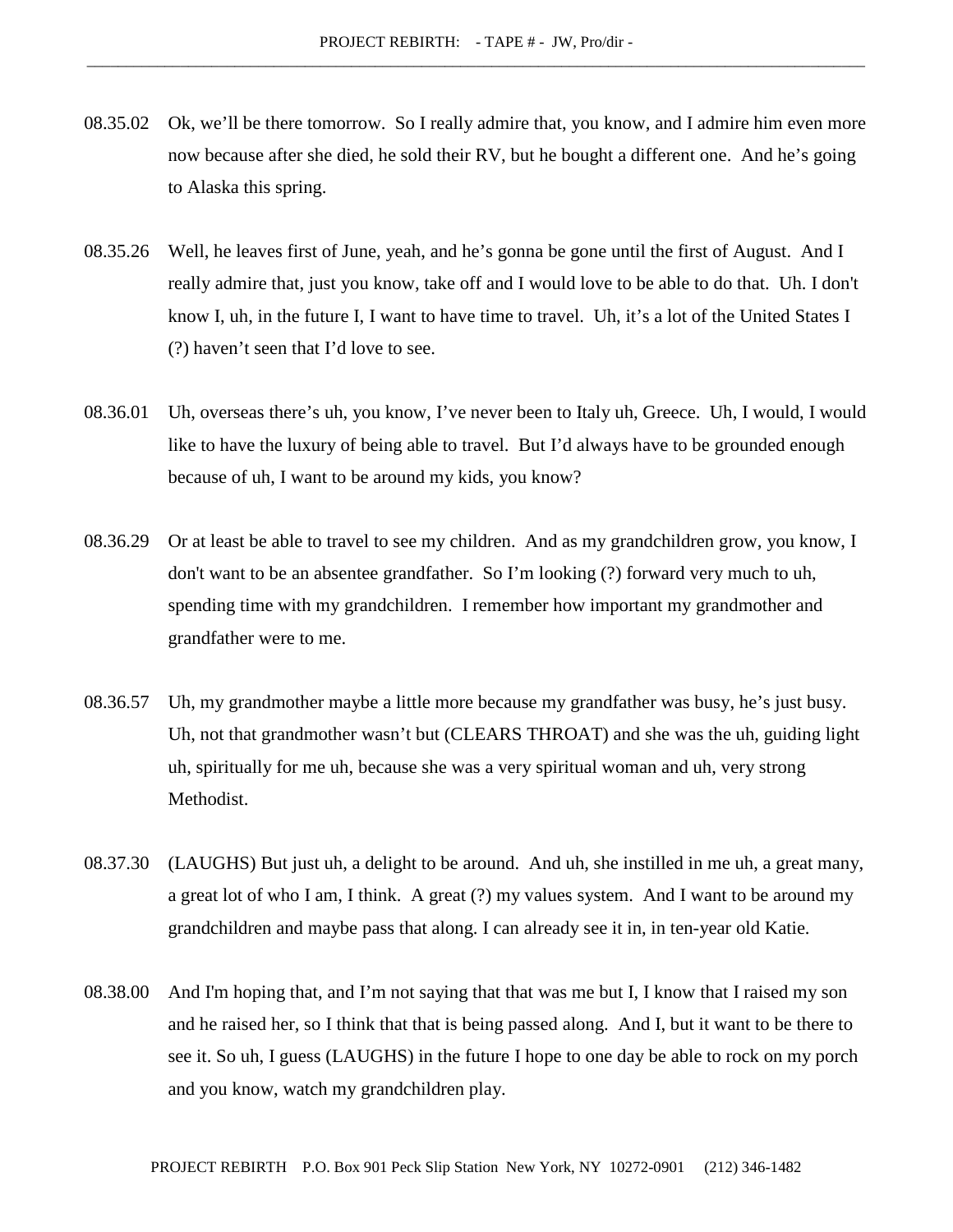08.38.33 Uh, it'd be nice if that were in Savannah or Charleston, but I don't think that's where my grandchildren are gonna be. So. I don't know. I look, I look forward to retirement, actually. But uh, like I say, that's a long ways away.

JW: Is there anything that I didn't bring you that you would like to?

08.39.19 LARRY : I really can't think of anything.

# (OFF CAMERA REMARKS)

JW: How is Oliver?

- 08.40.09 LARRY : Ollie's fine (~I~) Yeah, he's in Wisconsin, so couldn't be there. Oh, Ollie is chairman of the board of Conscious Contact, which is one of the reasons I know that I got the flowers. But uh, it was just such a shock, you know? But he's doing really well. He's, he's in uh, Wisconsin probably 3 months, 3 weeks out of every month.
- 08.40.35 And he and his partner are building a restaurant. Well, they had a restaurant and it burned down and so they've rebuilt or they've got the shell up anyway. And uh, this is gonna be a partnership, and Conscious Contact will actually be benefiting from any profits of the restaurant.
- 08.41.00 Uh, since we are a not-for-profit organization, you know, that money will then be funneled immediately. We, we give scholarships to people to go to camp, and things like that. Uh, particularly a children with HIV. We have uh, a young teenager on the board (?) he's 18, 19 now maybe. Uh, but he founded a camp for children with HIV.
- 08.41.31 And for a, for two weeks in the summer he and his mother, she runs the girls' side and he runs the boys' side, and they take these kids to camp. And Conscious Contact helps provide nap sacks and sleeping bags and all of these things. And these are mostly kids from the inner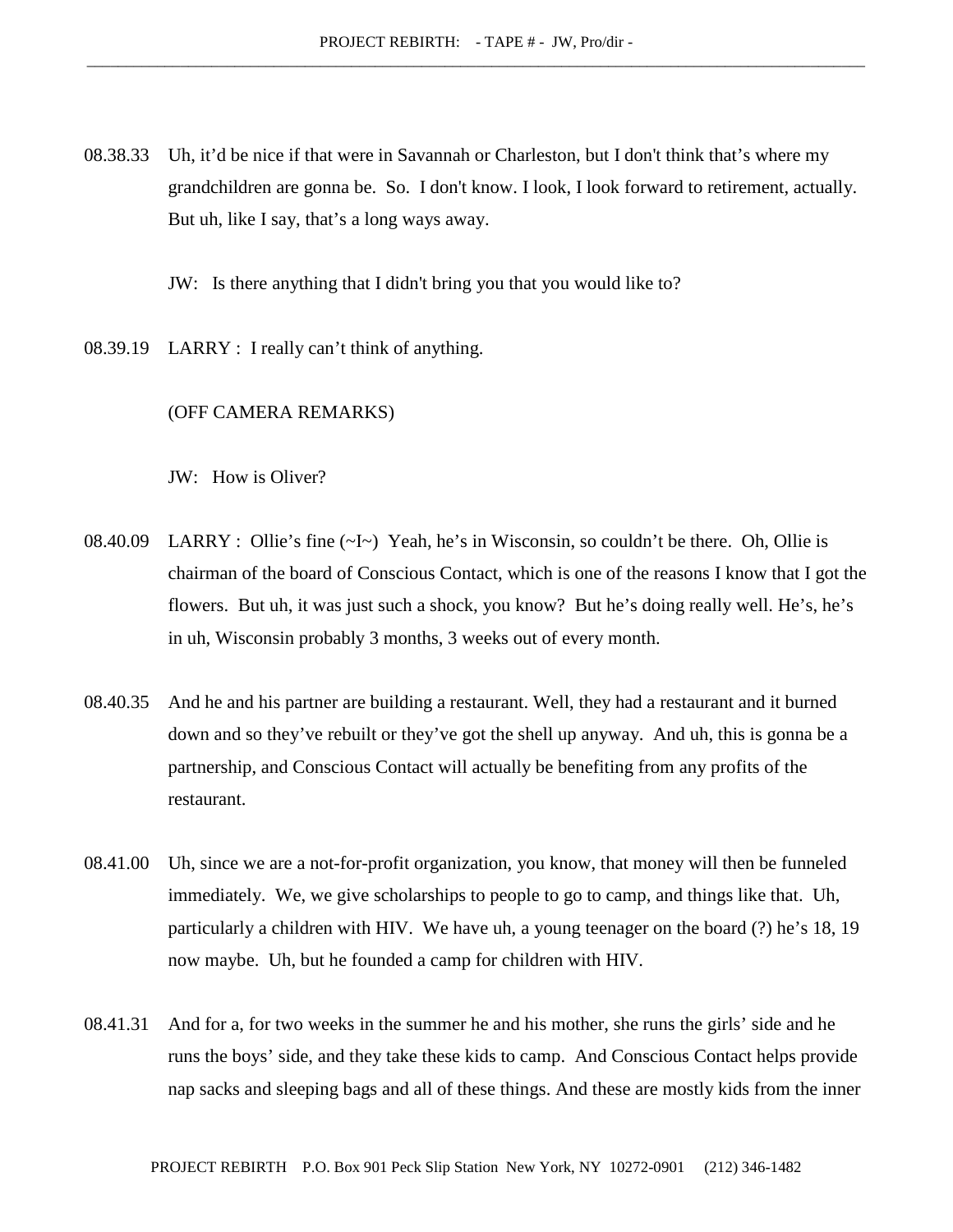city, you know? Who probably have never been you know, in a camping situation before anyway. And then they get to keep all of this stuff every year.

- 08.42.04 So uh, and I, that's where my, I mean, there are a lot of other activities we do uh, but or support, I mean. Because we don't actually do them, we just support them. Uh, but that's my bent is that you know, I'm more inclined to being aligned with Justin and, and the kids' camp than uh, say the poetry section that we support as well.
- 08.42.38 So it's just, you know, but uh, it's, it's a good organization. And uh, Ollie, I don't know how (?) he does it, how he keeps things straight (LAUGHS). But uh, he's uh, and, and he was there for me uh, oh, I forgot to tell you.
- 08.43.01 He, the night I called him about the identification, and he came over within, by the time I got home, I'd say a half an hour. He was there. Uh, so he's, he's uh, doing well and, and he's trying to get me to go where, where does he want to go?
- 08.43.33 Is it called Biltmore, the big Vanderbilt estate in North Carolina?

# (OFF CAMERA REMARKS)

08.43.50 LARRY : In September. For a couple of days. And uh, since I have this trip to Oregon and everything, uh, I'm not sure I'm gonna be able to go, but.

## (OFF CAMERA REMARKS)

- 08.44.16 LARRY : (MID-STATEMENT) the city uh, normally sends me notices when anything's going on, but I haven't heard anything about uh, plans for this year. I, I think uh, you know, this year it may just be quiet.
- 08.44.32 Uh, I don't know. I don't know whether he, Bloomberg, plans to mark that day or not, with the city deficit (LAUGHS). I don't know if he can afford it. But he wants to throw a party